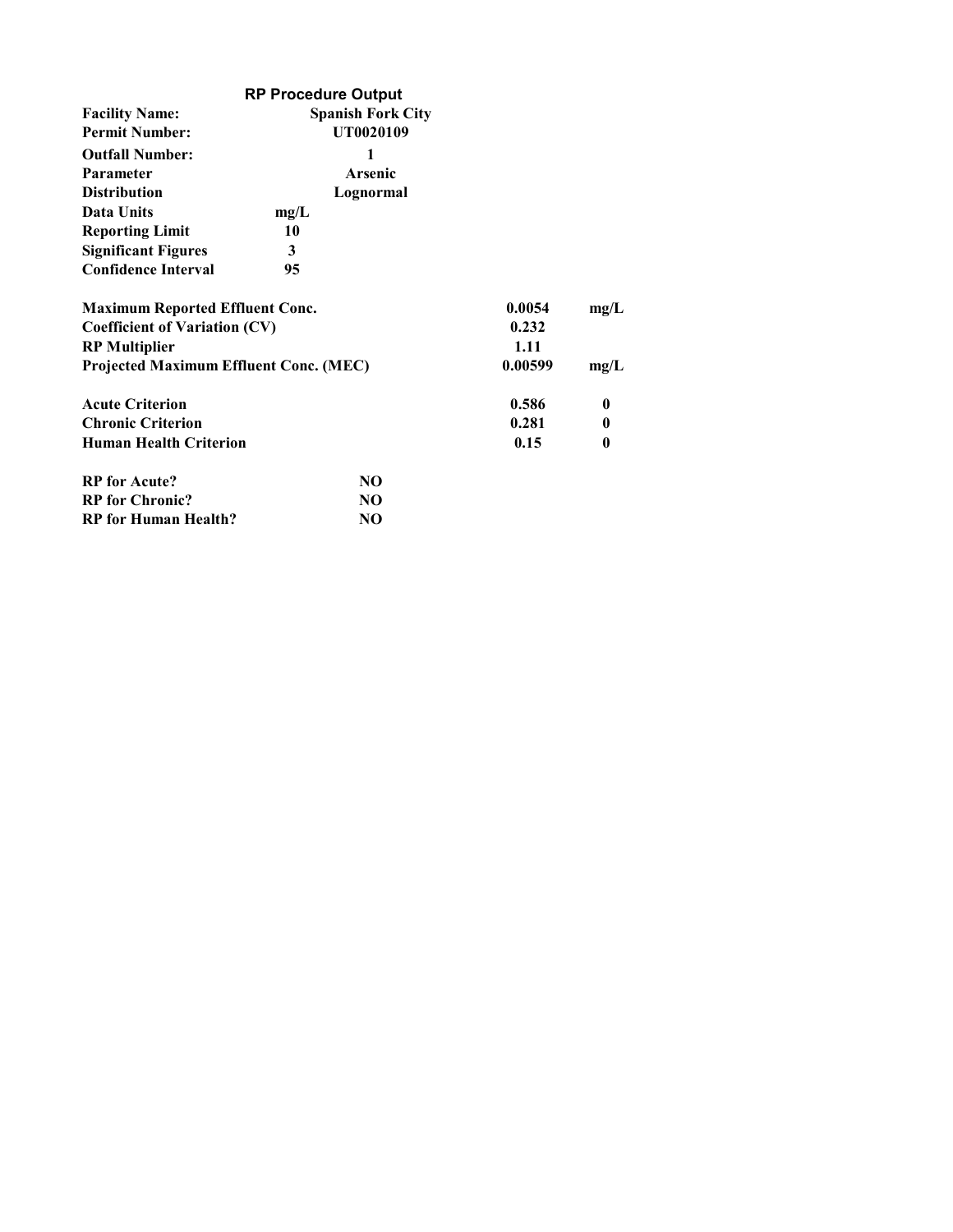### Effluent Data Arsenic

| $\#$                    |                  | #  |                  | $\#$ |                  |
|-------------------------|------------------|----|------------------|------|------------------|
| $\mathbf{1}$            | 0.0033           | 41 | $\bf{0}$         | 81   | $\boldsymbol{0}$ |
| $\overline{2}$          | 0.005            | 42 | $\bf{0}$         | 82   | $\bf{0}$         |
| $\overline{\mathbf{3}}$ | 0.004            | 43 | $\bf{0}$         | 83   | $\boldsymbol{0}$ |
| $\overline{\mathbf{4}}$ | 0.0032           | 44 | $\bf{0}$         | 84   | $\boldsymbol{0}$ |
| 5                       | 0.0039           | 45 | $\bf{0}$         | 85   | $\boldsymbol{0}$ |
| 6                       | 0.0048           | 46 | $\bf{0}$         | 86   | $\bf{0}$         |
| $\overline{7}$          | 0.0023           | 47 | $\bf{0}$         | 87   | $\bf{0}$         |
| 8                       | 0.0027           | 48 | $\bf{0}$         | 88   | $\boldsymbol{0}$ |
| 9                       | 0.0054           | 49 | $\boldsymbol{0}$ | 89   | $\boldsymbol{0}$ |
| 10                      | 0.0042           | 50 | $\bf{0}$         | 90   | $\bf{0}$         |
| 11                      | 0.0034           | 51 | $\bf{0}$         | 91   | $\boldsymbol{0}$ |
| 12                      | 0.0033           | 52 | $\boldsymbol{0}$ | 92   | $\boldsymbol{0}$ |
| 13                      | 0.0029           | 53 | $\bf{0}$         | 93   | $\boldsymbol{0}$ |
| 14                      | 0.004            | 54 | $\bf{0}$         | 94   | $\bf{0}$         |
| 15                      | 0.0029           | 55 | $\bf{0}$         | 95   | $\boldsymbol{0}$ |
| 16                      | 0.0029           | 56 | $\bf{0}$         | 96   | $\boldsymbol{0}$ |
| 17                      | 0.0041           | 57 | $\bf{0}$         | 97   | $\boldsymbol{0}$ |
| 18                      | 0.0049           | 58 | $\bf{0}$         | 98   | $\bf{0}$         |
| 19                      | 0.003            | 59 | $\bf{0}$         | 99   | $\bf{0}$         |
| 20                      | 0.0027           | 60 | $\bf{0}$         | 100  | $\boldsymbol{0}$ |
| 21                      | 0.0034           | 61 | $\boldsymbol{0}$ | 101  | $\boldsymbol{0}$ |
| 22                      | 0.0036           | 62 | $\bf{0}$         | 102  | $\bf{0}$         |
| 23                      | 0.003            | 63 | $\bf{0}$         | 103  | $\boldsymbol{0}$ |
| 24                      | 0.0026           | 64 | $\bf{0}$         | 104  | $\boldsymbol{0}$ |
| 25                      | $\boldsymbol{0}$ | 65 | $\bf{0}$         | 105  | $\boldsymbol{0}$ |
| 26                      | $\bf{0}$         | 66 | $\bf{0}$         | 106  | $\bf{0}$         |
| 27                      | $\bf{0}$         | 67 | $\bf{0}$         | 107  | $\boldsymbol{0}$ |
| 28                      | $\bf{0}$         | 68 | $\bf{0}$         | 108  | $\boldsymbol{0}$ |
| 29                      | $\boldsymbol{0}$ | 69 | $\boldsymbol{0}$ | 109  | $\boldsymbol{0}$ |
| 30                      | $\bf{0}$         | 70 | $\bf{0}$         | 110  | $\bf{0}$         |
| 31                      | $\bf{0}$         | 71 | $\bf{0}$         | 111  | $\boldsymbol{0}$ |
| 32                      | $\boldsymbol{0}$ | 72 | $\bf{0}$         | 112  | $\boldsymbol{0}$ |
| 33                      | $\bf{0}$         | 73 | $\bf{0}$         | 113  | $\boldsymbol{0}$ |
| 34                      | $\bf{0}$         | 74 | $\bf{0}$         | 114  | $\bf{0}$         |
| 35                      | $\bf{0}$         | 75 | $\bf{0}$         | 115  | $\boldsymbol{0}$ |
| 36                      | $\bf{0}$         | 76 | $\bf{0}$         | 116  | $\bf{0}$         |
| 37                      | $\bf{0}$         | 77 | $\boldsymbol{0}$ | 117  | $\bf{0}$         |
| 38                      | $\bf{0}$         | 78 | $\bf{0}$         | 118  | $\bf{0}$         |
| 39                      | $\bf{0}$         | 79 | $\boldsymbol{0}$ | 119  | $\bf{0}$         |
| 40                      | $\bf{0}$         | 80 | $\bf{0}$         | 120  | $\bf{0}$         |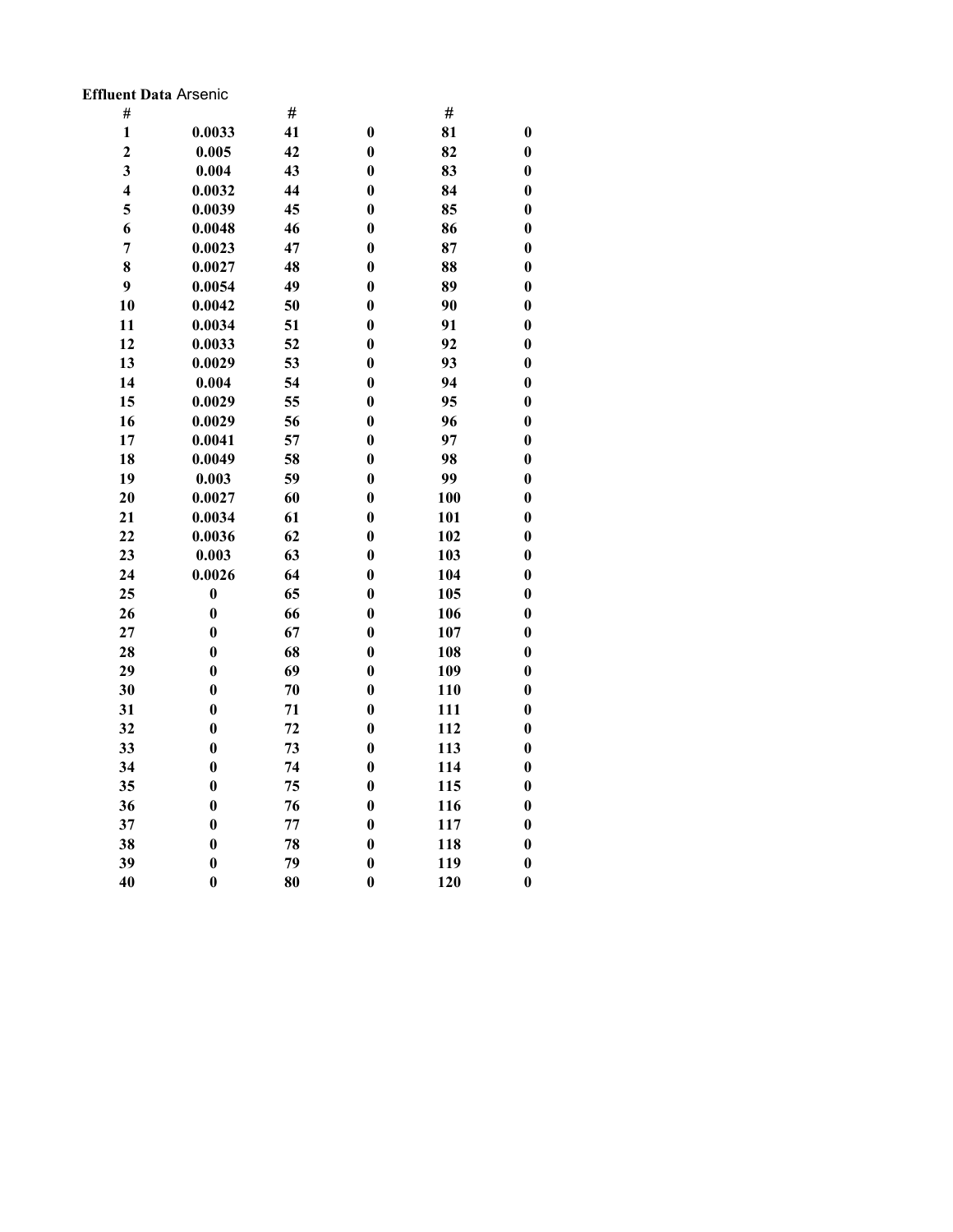|                                               | <b>RP Procedure Output</b> |         |                  |
|-----------------------------------------------|----------------------------|---------|------------------|
| <b>Facility Name:</b>                         |                            |         |                  |
| <b>Permit Number:</b>                         | UT0020109                  |         |                  |
| <b>Outfall Number:</b>                        | 1                          |         |                  |
| <b>Parameter</b>                              | Cadmium                    |         |                  |
| <b>Distribution</b>                           | Lognormal                  |         |                  |
| Data Units                                    | mg/L                       |         |                  |
| <b>Reporting Limit</b>                        | 10                         |         |                  |
| <b>Significant Figures</b>                    | 3                          |         |                  |
| <b>Confidence Interval</b>                    | 95                         |         |                  |
| <b>Maximum Reported Effluent Conc.</b>        |                            | 0.002   | mg/L             |
| <b>Coefficient of Variation (CV)</b>          | 0.530                      |         |                  |
| <b>RP</b> Multiplier                          |                            | 1.26    |                  |
| <b>Projected Maximum Effluent Conc. (MEC)</b> |                            | 0.00251 | mg/L             |
| <b>Acute Criterion</b>                        |                            | 0.013   | $\boldsymbol{0}$ |
| <b>Chronic Criterion</b>                      |                            | 0.0012  | $\boldsymbol{0}$ |
| <b>Human Health Criterion</b>                 |                            | 0.15    | 0                |
| <b>RP</b> for Acute?                          | NO.                        |         |                  |
| <b>RP</b> for Chronic?                        | YES                        |         |                  |
| <b>RP</b> for Human Health?                   | N <sub>O</sub>             |         |                  |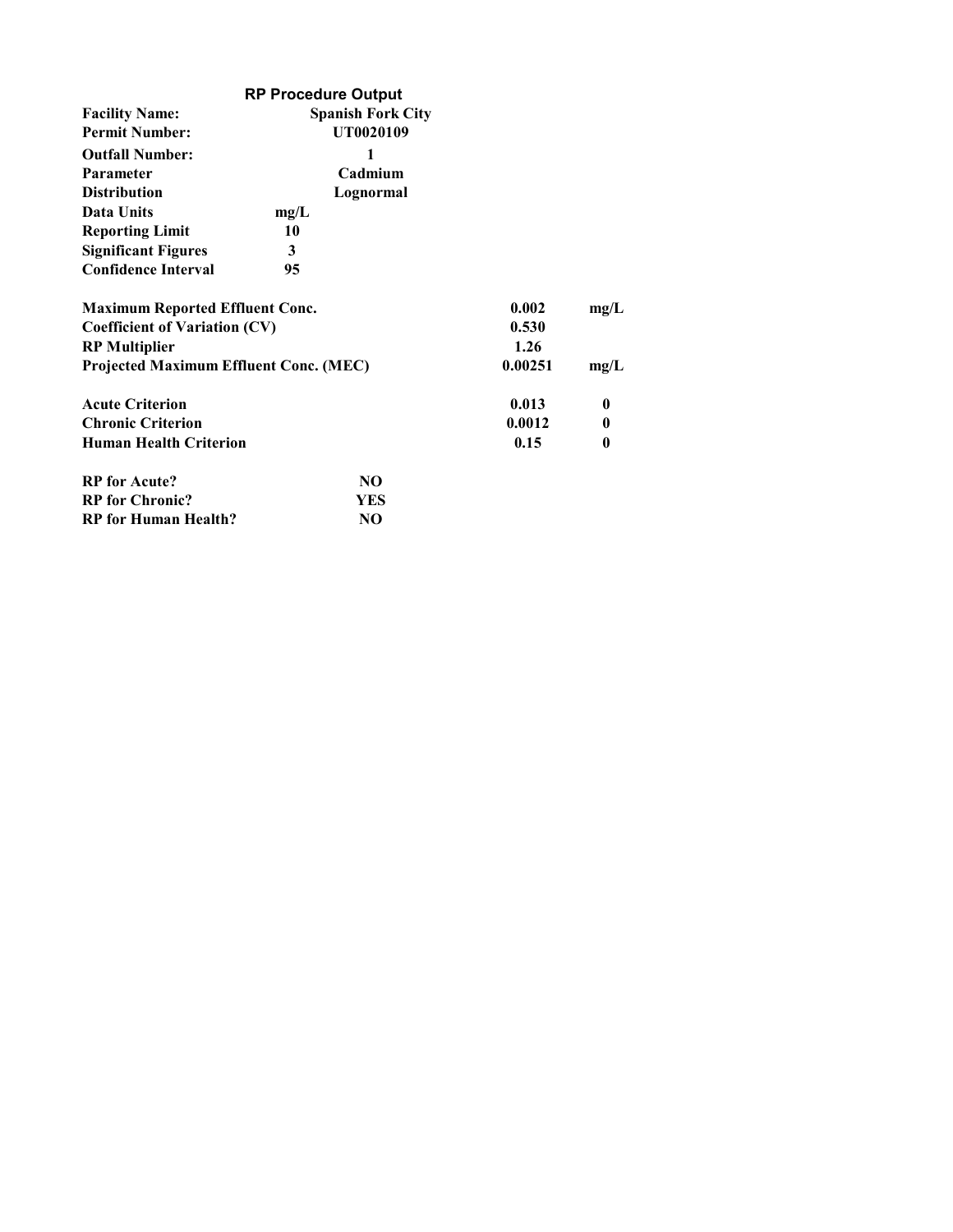## Effluent Data Cadmium

| #                       |                  | #  |                  | $\#$ |                  |
|-------------------------|------------------|----|------------------|------|------------------|
| $\mathbf{1}$            | 0.0005           | 41 | $\bf{0}$         | 81   | $\boldsymbol{0}$ |
| $\overline{2}$          | 0.00025          | 42 | $\bf{0}$         | 82   | $\bf{0}$         |
| $\overline{\mathbf{3}}$ | 0.0002           | 43 | $\bf{0}$         | 83   | $\bf{0}$         |
| $\overline{\mathbf{4}}$ | 0.0002           | 44 | $\bf{0}$         | 84   | $\boldsymbol{0}$ |
| 5                       | 0.0002           | 45 | $\bf{0}$         | 85   | $\boldsymbol{0}$ |
| 6                       | 0.0002           | 46 | $\bf{0}$         | 86   | $\bf{0}$         |
| $\overline{7}$          | 0.0002           | 47 | $\bf{0}$         | 87   | $\bf{0}$         |
| 8                       | 0.0002           | 48 | $\bf{0}$         | 88   | $\bf{0}$         |
| 9                       | 0.0002           | 49 | $\boldsymbol{0}$ | 89   | $\boldsymbol{0}$ |
| 10                      | 0.0002           | 50 | $\bf{0}$         | 90   | $\bf{0}$         |
| 11                      | 0.0002           | 51 | $\bf{0}$         | 91   | $\boldsymbol{0}$ |
| 12                      | 0.002            | 52 | $\bf{0}$         | 92   | $\boldsymbol{0}$ |
| 13                      | 0.0002           | 53 | $\boldsymbol{0}$ | 93   | $\boldsymbol{0}$ |
| 14                      | 0.0002           | 54 | $\boldsymbol{0}$ | 94   | $\bf{0}$         |
| 15                      | 0.0002           | 55 | $\bf{0}$         | 95   | $\boldsymbol{0}$ |
| 16                      | 0.0002           | 56 | $\boldsymbol{0}$ | 96   | $\boldsymbol{0}$ |
| 17                      | 0.0002           | 57 | $\boldsymbol{0}$ | 97   | $\boldsymbol{0}$ |
| 18                      | 0.0002           | 58 | $\boldsymbol{0}$ | 98   | $\bf{0}$         |
| 19                      | 0.0002           | 59 | $\bf{0}$         | 99   | $\bf{0}$         |
| 20                      | 0.0002           | 60 | $\boldsymbol{0}$ | 100  | $\boldsymbol{0}$ |
| 21                      | 0.0002           | 61 | $\boldsymbol{0}$ | 101  | $\boldsymbol{0}$ |
| 22                      | 0.0002           | 62 | $\bf{0}$         | 102  | $\bf{0}$         |
| 23                      | 0.0002           | 63 | $\boldsymbol{0}$ | 103  | $\boldsymbol{0}$ |
| 24                      | 0.0002           | 64 | $\bf{0}$         | 104  | $\boldsymbol{0}$ |
| 25                      | $\boldsymbol{0}$ | 65 | $\bf{0}$         | 105  | $\boldsymbol{0}$ |
| 26                      | $\bf{0}$         | 66 | $\bf{0}$         | 106  | $\bf{0}$         |
| 27                      | $\bf{0}$         | 67 | $\bf{0}$         | 107  | $\bf{0}$         |
| 28                      | $\bf{0}$         | 68 | $\bf{0}$         | 108  | $\boldsymbol{0}$ |
| 29                      | $\boldsymbol{0}$ | 69 | $\boldsymbol{0}$ | 109  | $\boldsymbol{0}$ |
| 30                      | $\bf{0}$         | 70 | $\bf{0}$         | 110  | $\bf{0}$         |
| 31                      | $\bf{0}$         | 71 | $\bf{0}$         | 111  | $\boldsymbol{0}$ |
| 32                      | $\boldsymbol{0}$ | 72 | $\bf{0}$         | 112  | $\boldsymbol{0}$ |
| 33                      | $\bf{0}$         | 73 | $\bf{0}$         | 113  | $\boldsymbol{0}$ |
| 34                      | $\bf{0}$         | 74 | $\bf{0}$         | 114  | $\bf{0}$         |
| 35                      | $\bf{0}$         | 75 | $\bf{0}$         | 115  | $\boldsymbol{0}$ |
| 36                      | $\bf{0}$         | 76 | $\bf{0}$         | 116  | $\boldsymbol{0}$ |
| 37                      | $\boldsymbol{0}$ | 77 | $\boldsymbol{0}$ | 117  | $\boldsymbol{0}$ |
| 38                      | $\bf{0}$         | 78 | $\bf{0}$         | 118  | $\boldsymbol{0}$ |
| 39                      | $\bf{0}$         | 79 | $\boldsymbol{0}$ | 119  | $\bf{0}$         |
| 40                      | $\bf{0}$         | 80 | $\bf{0}$         | 120  | $\bf{0}$         |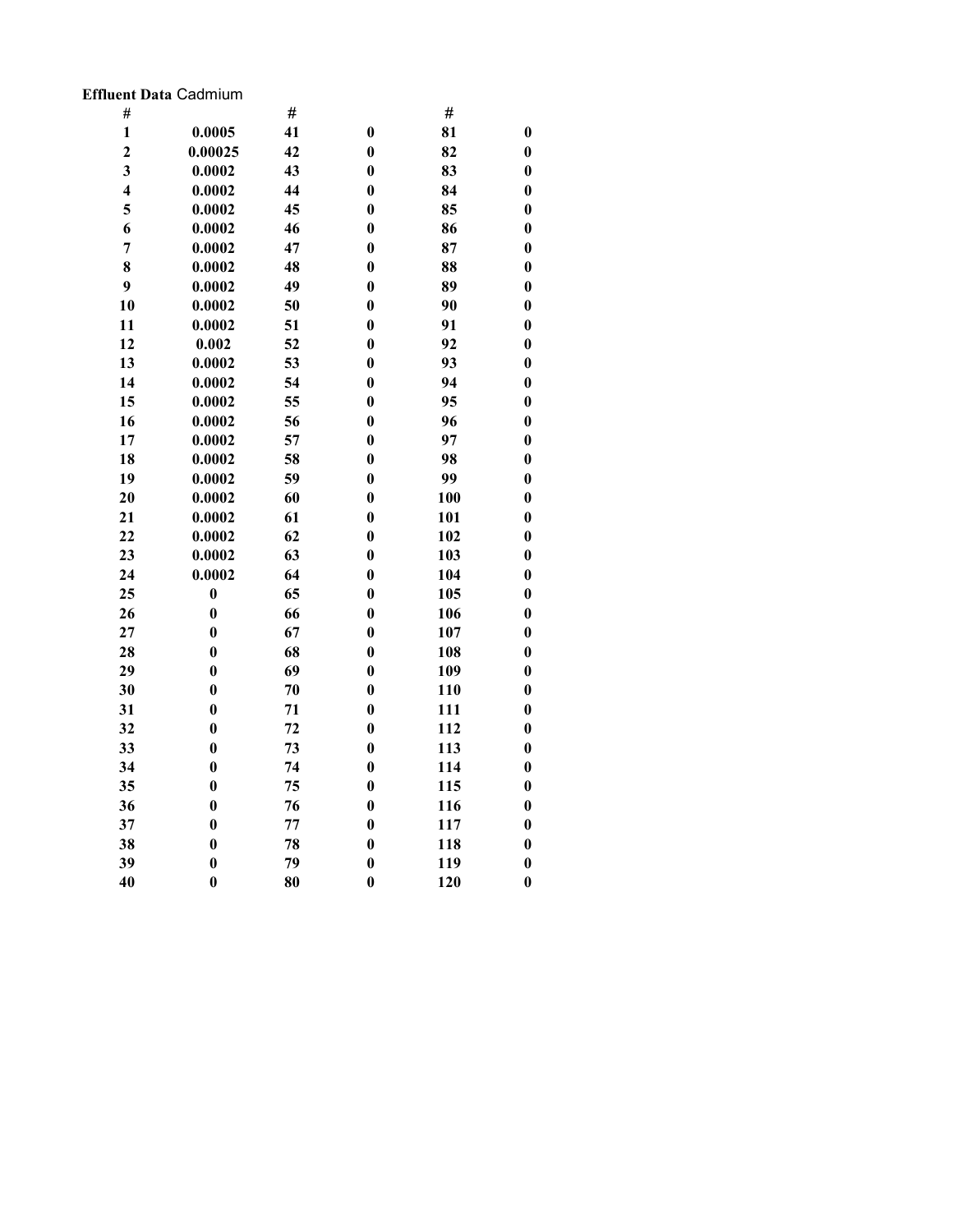|                                               | <b>RP Procedure Output</b> |        |          |
|-----------------------------------------------|----------------------------|--------|----------|
| <b>Facility Name:</b>                         | <b>Spanish Fork City</b>   |        |          |
| <b>Permit Number:</b>                         | UT0020109                  |        |          |
| <b>Outfall Number:</b>                        | 1                          |        |          |
| <b>Parameter</b>                              | <b>Cyanide (Total)</b>     |        |          |
| <b>Distribution</b>                           | Lognormal                  |        |          |
| <b>Data Units</b>                             | mg/L                       |        |          |
| <b>Reporting Limit</b>                        | 10                         |        |          |
| <b>Significant Figures</b>                    | 3                          |        |          |
| <b>Confidence Interval</b>                    | 95                         |        |          |
| <b>Maximum Reported Effluent Conc.</b>        |                            | 0.059  | mg/L     |
| <b>Coefficient of Variation (CV)</b>          | 0.767                      |        |          |
| <b>RP</b> Multiplier                          |                            | 1.36   |          |
| <b>Projected Maximum Effluent Conc. (MEC)</b> |                            | 0.0805 | mg/L     |
| <b>Acute Criterion</b>                        |                            | 0.036  | $\bf{0}$ |
| <b>Chronic Criterion</b>                      |                            | 0.0076 | 0        |
| <b>Human Health Criterion</b>                 |                            | 0.14   | 0        |
| <b>RP</b> for Acute?                          | <b>YES</b>                 |        |          |
| <b>RP</b> for Chronic?                        | YES                        |        |          |
| <b>RP</b> for Human Health?                   | N <sub>O</sub>             |        |          |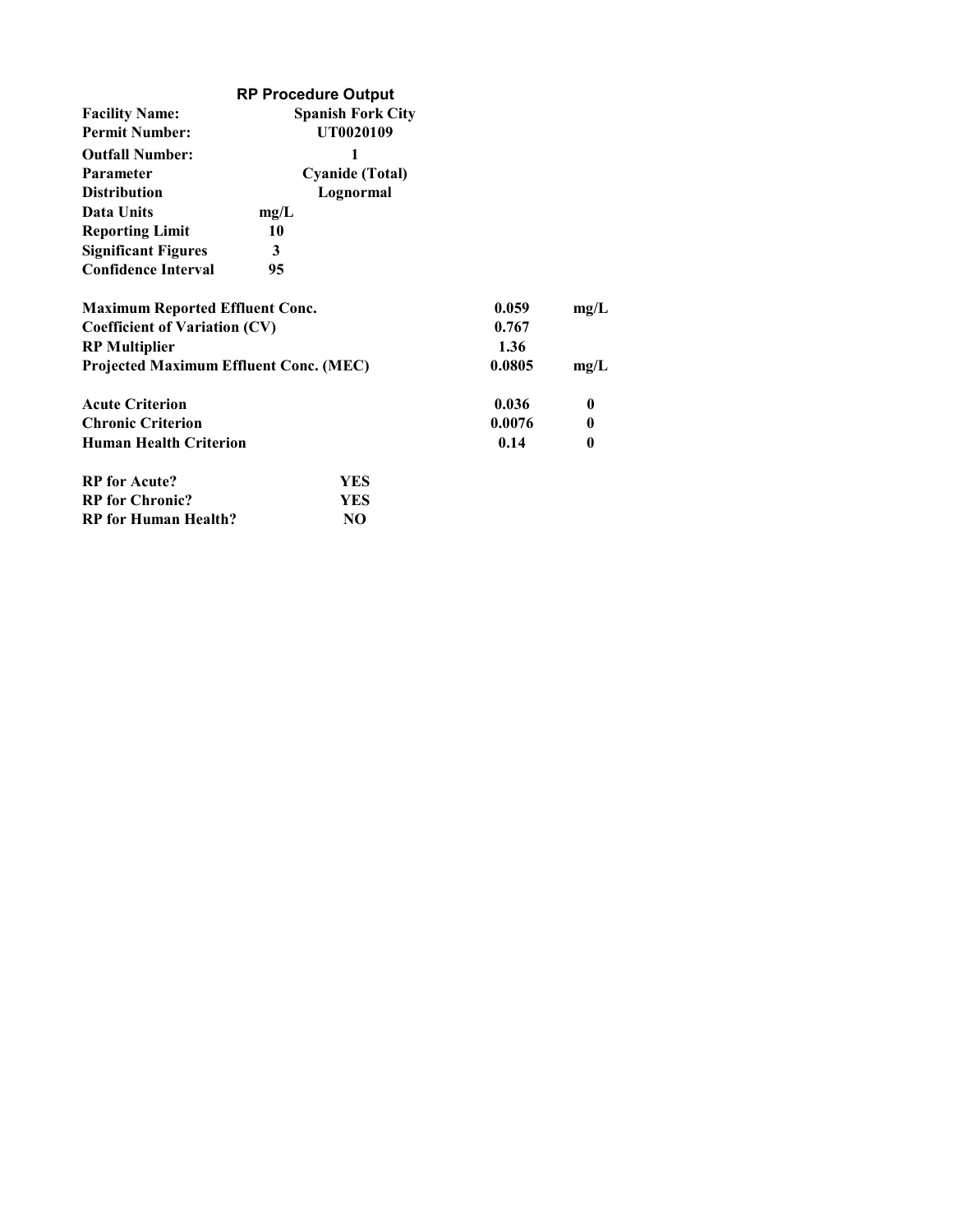### Effluent Data

| #                       |                  | #  |                  | #   |                  |
|-------------------------|------------------|----|------------------|-----|------------------|
| $\mathbf{1}$            | 0.008            | 41 | $\bf{0}$         | 81  | $\boldsymbol{0}$ |
| $\overline{\mathbf{c}}$ | 0.005            | 42 | $\bf{0}$         | 82  | $\bf{0}$         |
| $\overline{\mathbf{3}}$ | 0.005            | 43 | $\bf{0}$         | 83  | $\boldsymbol{0}$ |
| $\overline{\mathbf{4}}$ | 0.005            | 44 | $\bf{0}$         | 84  | $\bf{0}$         |
| 5                       | 0.005            | 45 | $\bf{0}$         | 85  | $\boldsymbol{0}$ |
| 6                       | 0.005            | 46 | $\bf{0}$         | 86  | $\boldsymbol{0}$ |
| $\overline{7}$          | 0.005            | 47 | $\bf{0}$         | 87  | $\boldsymbol{0}$ |
| 8                       | 0.005            | 48 | $\bf{0}$         | 88  | $\bf{0}$         |
| 9                       | 0.005            | 49 | $\bf{0}$         | 89  | $\bf{0}$         |
| 10                      | 0.004            | 50 | $\bf{0}$         | 90  | $\boldsymbol{0}$ |
| 11                      | 0.003            | 51 | $\bf{0}$         | 91  | $\boldsymbol{0}$ |
| 12                      | 0.009            | 52 | $\bf{0}$         | 92  | $\boldsymbol{0}$ |
| 13                      | 0.059            | 53 | $\bf{0}$         | 93  | $\boldsymbol{0}$ |
| 14                      | 0.008            | 54 | $\bf{0}$         | 94  | $\bf{0}$         |
| 15                      | 0.014            | 55 | $\bf{0}$         | 95  | $\boldsymbol{0}$ |
| 16                      | 0.004            | 56 | $\bf{0}$         | 96  | $\boldsymbol{0}$ |
| 17                      | 0.008            | 57 | $\bf{0}$         | 97  | $\boldsymbol{0}$ |
| 18                      | 0.005            | 58 | $\bf{0}$         | 98  | $\bf{0}$         |
| 19                      | 0.006            | 59 | $\bf{0}$         | 99  | $\boldsymbol{0}$ |
| 20                      | 0.004            | 60 | $\bf{0}$         | 100 | $\boldsymbol{0}$ |
| 21                      | 0.008            | 61 | $\bf{0}$         | 101 | $\boldsymbol{0}$ |
| 22                      | 0.013            | 62 | $\bf{0}$         | 102 | $\bf{0}$         |
| 23                      | 0.02             | 63 | $\bf{0}$         | 103 | $\boldsymbol{0}$ |
| 24                      | 0.022            | 64 | $\bf{0}$         | 104 | $\boldsymbol{0}$ |
| 25                      | $\boldsymbol{0}$ | 65 | $\bf{0}$         | 105 | $\boldsymbol{0}$ |
| 26                      | $\bf{0}$         | 66 | $\bf{0}$         | 106 | $\boldsymbol{0}$ |
| 27                      | $\bf{0}$         | 67 | $\boldsymbol{0}$ | 107 | $\boldsymbol{0}$ |
| 28                      | $\bf{0}$         | 68 | $\bf{0}$         | 108 | $\boldsymbol{0}$ |
| 29                      | $\bf{0}$         | 69 | $\bf{0}$         | 109 | $\boldsymbol{0}$ |
| 30                      | $\bf{0}$         | 70 | $\bf{0}$         | 110 | $\boldsymbol{0}$ |
| 31                      | $\bf{0}$         | 71 | $\bf{0}$         | 111 | $\boldsymbol{0}$ |
| 32                      | $\boldsymbol{0}$ | 72 | $\bf{0}$         | 112 | $\boldsymbol{0}$ |
| 33                      | $\boldsymbol{0}$ | 73 | $\bf{0}$         | 113 | $\boldsymbol{0}$ |
| 34                      | $\bf{0}$         | 74 | $\bf{0}$         | 114 | $\boldsymbol{0}$ |
| 35                      | $\boldsymbol{0}$ | 75 | $\bf{0}$         | 115 | $\bf{0}$         |
| 36                      | $\bf{0}$         | 76 | $\bf{0}$         | 116 | $\boldsymbol{0}$ |
| 37                      | $\boldsymbol{0}$ | 77 | $\bf{0}$         | 117 | $\boldsymbol{0}$ |
| 38                      | $\bf{0}$         | 78 | $\bf{0}$         | 118 | $\boldsymbol{0}$ |
| 39                      | $\bf{0}$         | 79 | $\bf{0}$         | 119 | $\boldsymbol{0}$ |
| 40                      | $\bf{0}$         | 80 | $\bf{0}$         | 120 | $\bf{0}$         |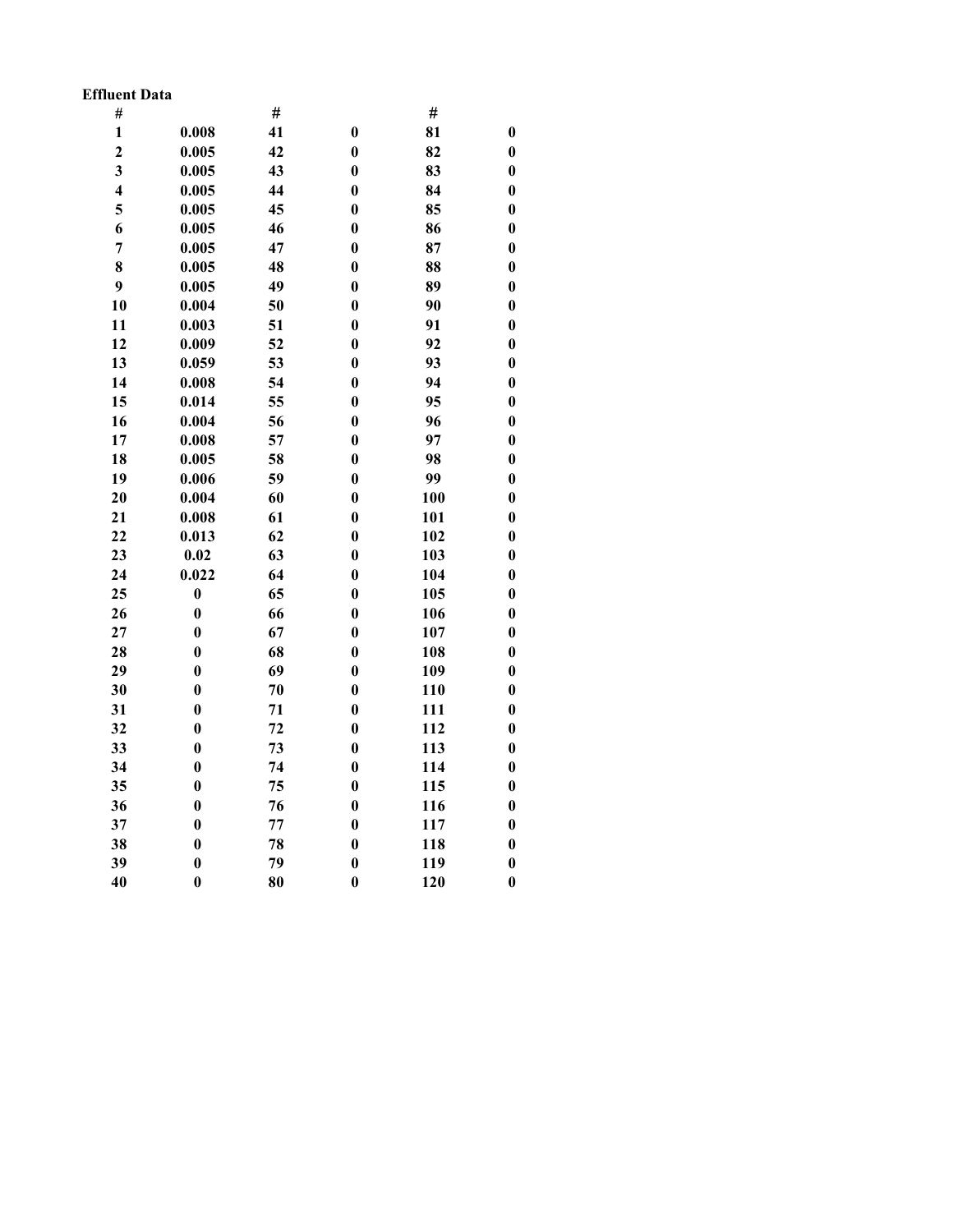|                                               | <b>RP Procedure Output</b> |         |                  |
|-----------------------------------------------|----------------------------|---------|------------------|
| <b>Facility Name:</b>                         | <b>Spanish Fork City</b>   |         |                  |
| <b>Permit Number:</b>                         | UT0020109                  |         |                  |
| <b>Outfall Number:</b>                        | 1                          |         |                  |
| <b>Parameter</b>                              | <b>Chromium (Total)</b>    |         |                  |
| <b>Distribution</b>                           | Lognormal                  |         |                  |
| <b>Data Units</b>                             | mg/L                       |         |                  |
| <b>Reporting Limit</b>                        | 10                         |         |                  |
| <b>Significant Figures</b>                    | 3                          |         |                  |
| <b>Confidence Interval</b>                    | 95                         |         |                  |
| <b>Maximum Reported Effluent Conc.</b>        |                            | 0.005   | mg/L             |
| <b>Coefficient of Variation (CV)</b>          | 0.418                      |         |                  |
| <b>RP</b> Multiplier                          |                            | 1.20    |                  |
| <b>Projected Maximum Effluent Conc. (MEC)</b> |                            | 0.00601 | mg/L             |
| <b>Acute Criterion</b>                        |                            | 8.488   | 0                |
| <b>Chronic Criterion</b>                      |                            | 0.445   | 0                |
| <b>Human Health Criterion</b>                 |                            | 0       | $\boldsymbol{0}$ |
| <b>RP</b> for Acute?                          | NO.                        |         |                  |
| <b>RP</b> for Chronic?                        | NO.                        |         |                  |
| <b>RP</b> for Human Health?                   | N/A                        |         |                  |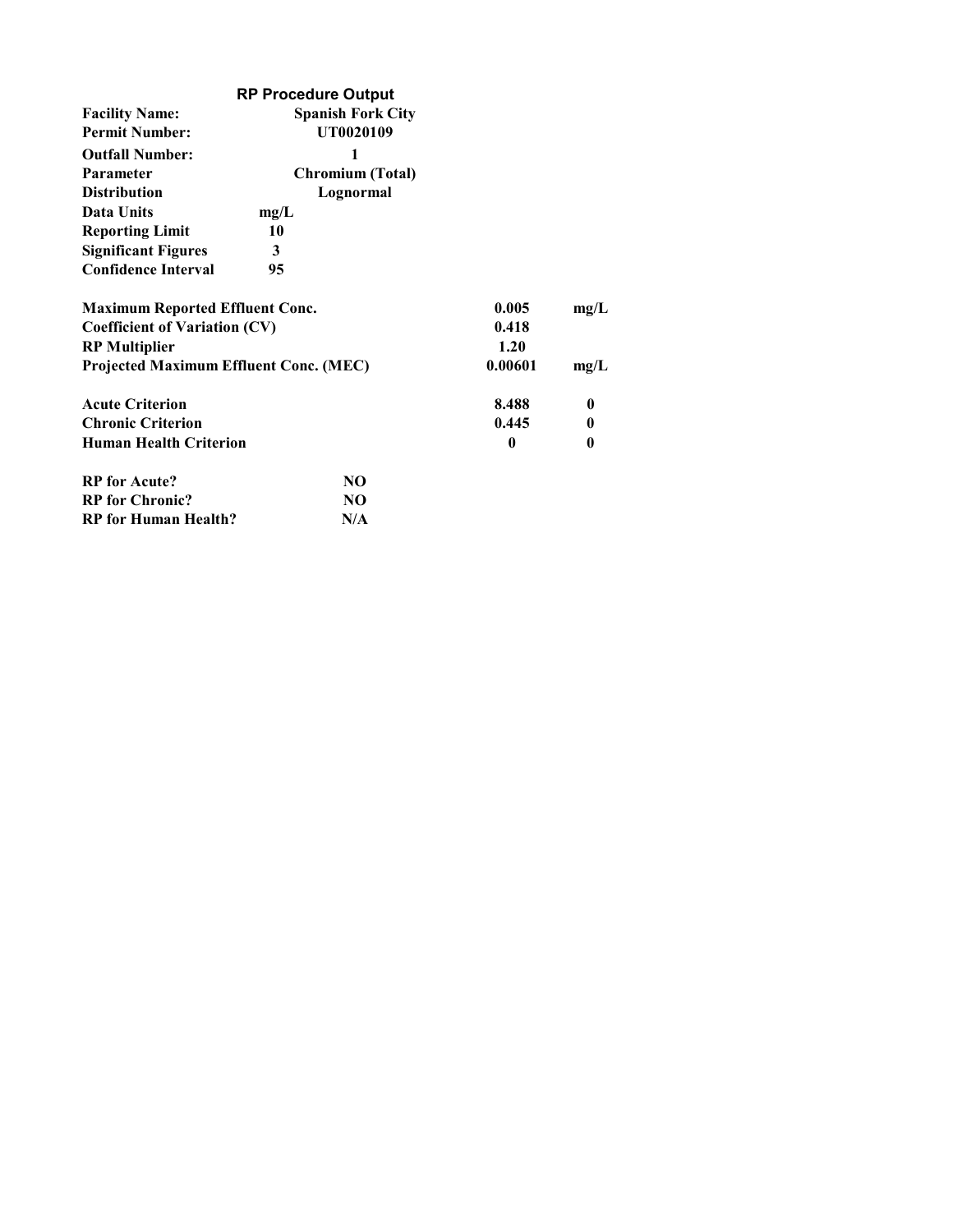### Effluent Data

| $\#$                    |                  | #  |          | #   |                  |
|-------------------------|------------------|----|----------|-----|------------------|
| $\mathbf{1}$            | 0.005            | 41 | $\bf{0}$ | 81  | $\bf{0}$         |
| $\overline{\mathbf{c}}$ | 0.0043           | 42 | $\bf{0}$ | 82  | $\bf{0}$         |
| $\overline{\mathbf{3}}$ | 0.0013           | 43 | $\bf{0}$ | 83  | $\bf{0}$         |
| $\overline{\mathbf{4}}$ | 0.0017           | 44 | $\bf{0}$ | 84  | $\bf{0}$         |
| 5                       | 0.0023           | 45 | $\bf{0}$ | 85  | $\boldsymbol{0}$ |
| 6                       | 0.0018           | 46 | $\bf{0}$ | 86  | $\bf{0}$         |
| $\overline{7}$          | 0.0017           | 47 | $\bf{0}$ | 87  | $\bf{0}$         |
| 8                       | 0.0013           | 48 | $\bf{0}$ | 88  | $\bf{0}$         |
| 9                       | 0.0016           | 49 | $\bf{0}$ | 89  | $\bf{0}$         |
| 10                      | 0.0023           | 50 | $\bf{0}$ | 90  | $\boldsymbol{0}$ |
| 11                      | 0.0027           | 51 | $\bf{0}$ | 91  | $\boldsymbol{0}$ |
| 12                      | 0.0019           | 52 | $\bf{0}$ | 92  | $\boldsymbol{0}$ |
| 13                      | 0.0023           | 53 | $\bf{0}$ | 93  | $\bf{0}$         |
| 14                      | 0.0024           | 54 | $\bf{0}$ | 94  | $\bf{0}$         |
| 15                      | 0.0008           | 55 | $\bf{0}$ | 95  | $\boldsymbol{0}$ |
| 16                      | 0.0012           | 56 | $\bf{0}$ | 96  | $\boldsymbol{0}$ |
| 17                      | 0.0015           | 57 | $\bf{0}$ | 97  | $\boldsymbol{0}$ |
| 18                      | 0.0014           | 58 | $\bf{0}$ | 98  | $\boldsymbol{0}$ |
| 19                      | 0.0013           | 59 | $\bf{0}$ | 99  | $\boldsymbol{0}$ |
| 20                      | 0.0012           | 60 | $\bf{0}$ | 100 | $\bf{0}$         |
| 21                      | 0.0022           | 61 | $\bf{0}$ | 101 | $\boldsymbol{0}$ |
| 22                      | 0.0019           | 62 | $\bf{0}$ | 102 | $\boldsymbol{0}$ |
| 23                      | 0.0018           | 63 | $\bf{0}$ | 103 | $\boldsymbol{0}$ |
| 24                      | 0.0016           | 64 | $\bf{0}$ | 104 | $\bf{0}$         |
| 25                      | $\boldsymbol{0}$ | 65 | $\bf{0}$ | 105 | $\boldsymbol{0}$ |
| 26                      | $\bf{0}$         | 66 | $\bf{0}$ | 106 | $\boldsymbol{0}$ |
| 27                      | $\bf{0}$         | 67 | $\bf{0}$ | 107 | $\bf{0}$         |
| 28                      | $\bf{0}$         | 68 | $\bf{0}$ | 108 | $\boldsymbol{0}$ |
| 29                      | $\boldsymbol{0}$ | 69 | $\bf{0}$ | 109 | $\boldsymbol{0}$ |
| 30                      | $\bf{0}$         | 70 | $\bf{0}$ | 110 | $\boldsymbol{0}$ |
| 31                      | $\bf{0}$         | 71 | $\bf{0}$ | 111 | $\boldsymbol{0}$ |
| 32                      | $\bf{0}$         | 72 | $\bf{0}$ | 112 | $\boldsymbol{0}$ |
| 33                      | $\bf{0}$         | 73 | $\bf{0}$ | 113 | $\boldsymbol{0}$ |
| 34                      | $\bf{0}$         | 74 | $\bf{0}$ | 114 | $\boldsymbol{0}$ |
| 35                      | $\bf{0}$         | 75 | $\bf{0}$ | 115 | $\boldsymbol{0}$ |
| 36                      | $\bf{0}$         | 76 | $\bf{0}$ | 116 | $\bf{0}$         |
| 37                      | $\bf{0}$         | 77 | $\bf{0}$ | 117 | $\boldsymbol{0}$ |
| 38                      | $\bf{0}$         | 78 | $\bf{0}$ | 118 | $\boldsymbol{0}$ |
| 39                      | $\bf{0}$         | 79 | $\bf{0}$ | 119 | $\boldsymbol{0}$ |
| 40                      | $\bf{0}$         | 80 | $\bf{0}$ | 120 | $\bf{0}$         |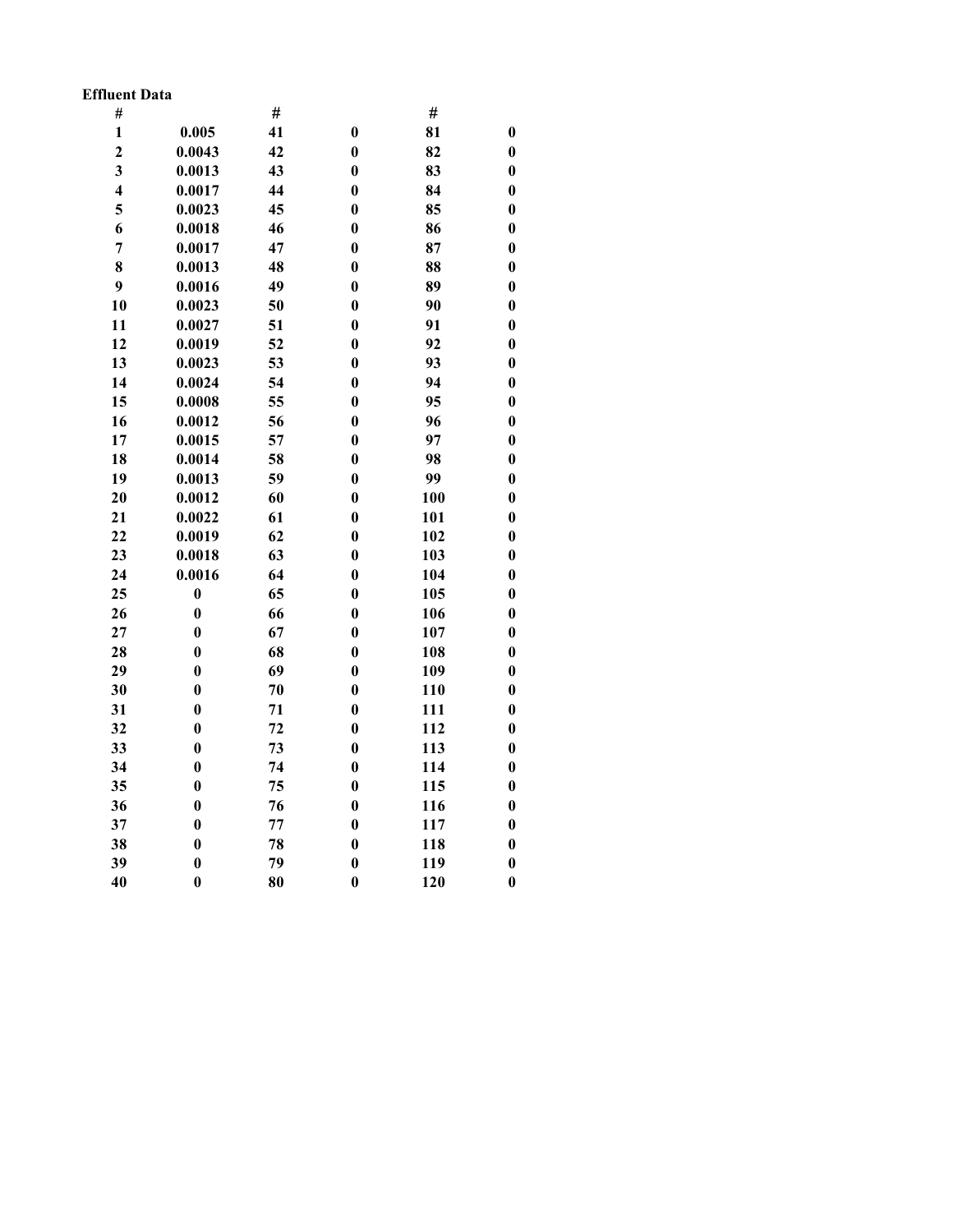|                                               | <b>RP Procedure Output</b> |        |              |
|-----------------------------------------------|----------------------------|--------|--------------|
| <b>Facility Name:</b>                         | <b>Spanish Fork City</b>   |        |              |
| <b>Permit Number:</b>                         | UT0020109                  |        |              |
| <b>Outfall Number:</b>                        | 1                          |        |              |
| <b>Parameter</b>                              | Copper                     |        |              |
| <b>Distribution</b>                           | Lognormal                  |        |              |
| Data Units                                    | mg/L                       |        |              |
| <b>Reporting Limit</b>                        | 10                         |        |              |
| <b>Significant Figures</b>                    | 3                          |        |              |
| <b>Confidence Interval</b>                    | 99                         |        |              |
| <b>Maximum Reported Effluent Conc.</b>        |                            | 0.016  | mg/L         |
| <b>Coefficient of Variation (CV)</b>          | 0.423                      |        |              |
| <b>RP</b> Multiplier                          |                            | 1.76   |              |
| <b>Projected Maximum Effluent Conc. (MEC)</b> |                            | 0.0281 | mg/L         |
| <b>Acute Criterion</b>                        |                            | 0.075  | $\bf{0}$     |
| <b>Chronic Criterion</b>                      |                            | 0.049  | $\mathbf{0}$ |
| <b>Human Health Criterion</b>                 |                            | 1.3    | 0            |
| <b>RP</b> for Acute?                          | NO                         |        |              |
| <b>RP</b> for Chronic?                        | NO.                        |        |              |
| <b>RP</b> for Human Health?                   | NO                         |        |              |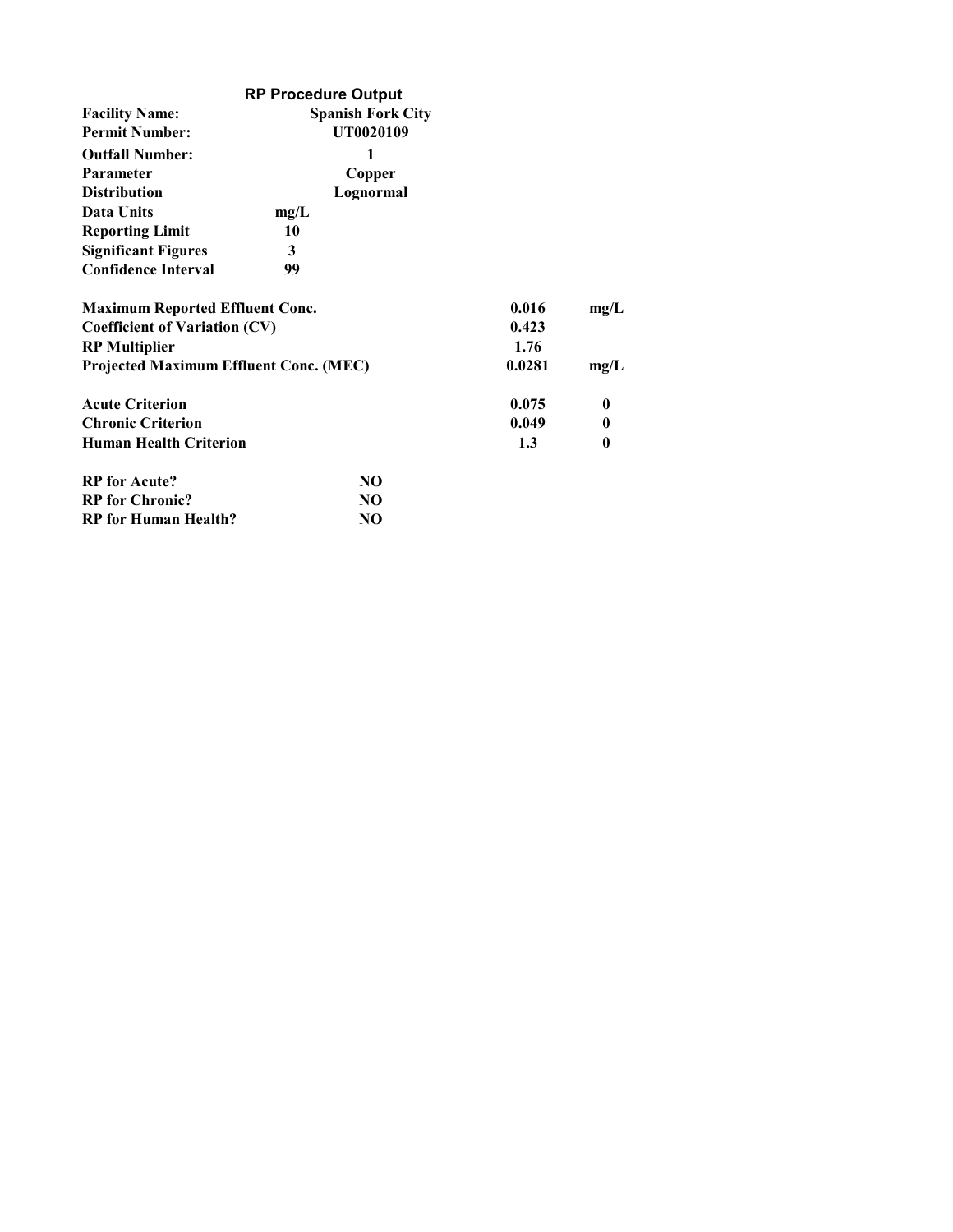# Effluent Data Copper

| #                       |                  | #  |                      | #   |                  |
|-------------------------|------------------|----|----------------------|-----|------------------|
| $\mathbf{1}$            | 0.016            | 41 | $\bf{0}$             | 81  | $\boldsymbol{0}$ |
| $\overline{2}$          | 0.0102           | 42 | $\bf{0}$             | 82  | $\bf{0}$         |
| $\overline{\mathbf{3}}$ | 0.0063           | 43 | $\bf{0}$             | 83  | $\boldsymbol{0}$ |
| $\overline{\mathbf{4}}$ | 0.0065           | 44 | $\bf{0}$             | 84  | $\boldsymbol{0}$ |
| 5                       | 0.0094           | 45 | $\boldsymbol{0}$     | 85  | $\boldsymbol{0}$ |
| 6                       | 0.0061           | 46 | $\bf{0}$             | 86  | $\boldsymbol{0}$ |
| $\overline{7}$          | 0.0064           | 47 | $\bf{0}$             | 87  | $\bf{0}$         |
| 8                       | 0.0063           | 48 | $\bf{0}$             | 88  | $\boldsymbol{0}$ |
|                         |                  |    |                      |     |                  |
| 9                       | 0.0042           | 49 | $\boldsymbol{0}$     | 89  | $\boldsymbol{0}$ |
| 10                      | 0.01             | 50 | $\bf{0}$<br>$\bf{0}$ | 90  | $\bf{0}$         |
| 11                      | 0.0047           | 51 |                      | 91  | $\boldsymbol{0}$ |
| 12                      | 0.0052           | 52 | $\boldsymbol{0}$     | 92  | $\boldsymbol{0}$ |
| 13                      | 0.005            | 53 | $\bf{0}$             | 93  | $\boldsymbol{0}$ |
| 14                      | 0.0044           | 54 | $\bf{0}$             | 94  | $\boldsymbol{0}$ |
| 15                      | 0.0037           | 55 | $\bf{0}$             | 95  | $\bf{0}$         |
| 16                      | 0.0033           | 56 | $\bf{0}$             | 96  | $\bf{0}$         |
| 17                      | 0.0061           | 57 | $\bf{0}$             | 97  | $\boldsymbol{0}$ |
| 18                      | 0.0044           | 58 | $\bf{0}$             | 98  | $\boldsymbol{0}$ |
| 19                      | 0.0028           | 59 | $\bf{0}$             | 99  | $\boldsymbol{0}$ |
| 20                      | 0.004            | 60 | $\bf{0}$             | 100 | $\boldsymbol{0}$ |
| 21                      | 0.004            | 61 | $\boldsymbol{0}$     | 101 | $\boldsymbol{0}$ |
| 22                      | 0.0057           | 62 | $\bf{0}$             | 102 | $\bf{0}$         |
| 23                      | 0.0038           | 63 | $\bf{0}$             | 103 | $\boldsymbol{0}$ |
| 24                      | 0.0041           | 64 | $\bf{0}$             | 104 | $\boldsymbol{0}$ |
| 25                      | $\bf{0}$         | 65 | $\boldsymbol{0}$     | 105 | $\boldsymbol{0}$ |
| 26                      | $\bf{0}$         | 66 | $\bf{0}$             | 106 | $\boldsymbol{0}$ |
| 27                      | $\bf{0}$         | 67 | $\bf{0}$             | 107 | $\bf{0}$         |
| 28                      | $\bf{0}$         | 68 | $\bf{0}$             | 108 | $\bf{0}$         |
| 29                      | $\bf{0}$         | 69 | $\boldsymbol{0}$     | 109 | $\boldsymbol{0}$ |
| 30                      | $\bf{0}$         | 70 | $\bf{0}$             | 110 | $\bf{0}$         |
| 31                      | $\bf{0}$         | 71 | $\bf{0}$             | 111 | $\boldsymbol{0}$ |
| 32                      | $\bf{0}$         | 72 | $\boldsymbol{0}$     | 112 | $\boldsymbol{0}$ |
| 33                      | $\boldsymbol{0}$ | 73 | $\bf{0}$             | 113 | $\boldsymbol{0}$ |
| 34                      | $\bf{0}$         | 74 | $\bf{0}$             | 114 | $\bf{0}$         |
| 35                      | $\bf{0}$         | 75 | $\bf{0}$             | 115 | $\boldsymbol{0}$ |
| 36                      | $\bf{0}$         | 76 | $\bf{0}$             | 116 | $\bf{0}$         |
| 37                      | $\bf{0}$         | 77 | $\boldsymbol{0}$     | 117 | $\boldsymbol{0}$ |
| 38                      | $\bf{0}$         | 78 | $\bf{0}$             | 118 | $\bf{0}$         |
| 39                      | $\bf{0}$         | 79 | $\bf{0}$             | 119 | $\bf{0}$         |
| 40                      | $\bf{0}$         | 80 | $\bf{0}$             | 120 | $\bf{0}$         |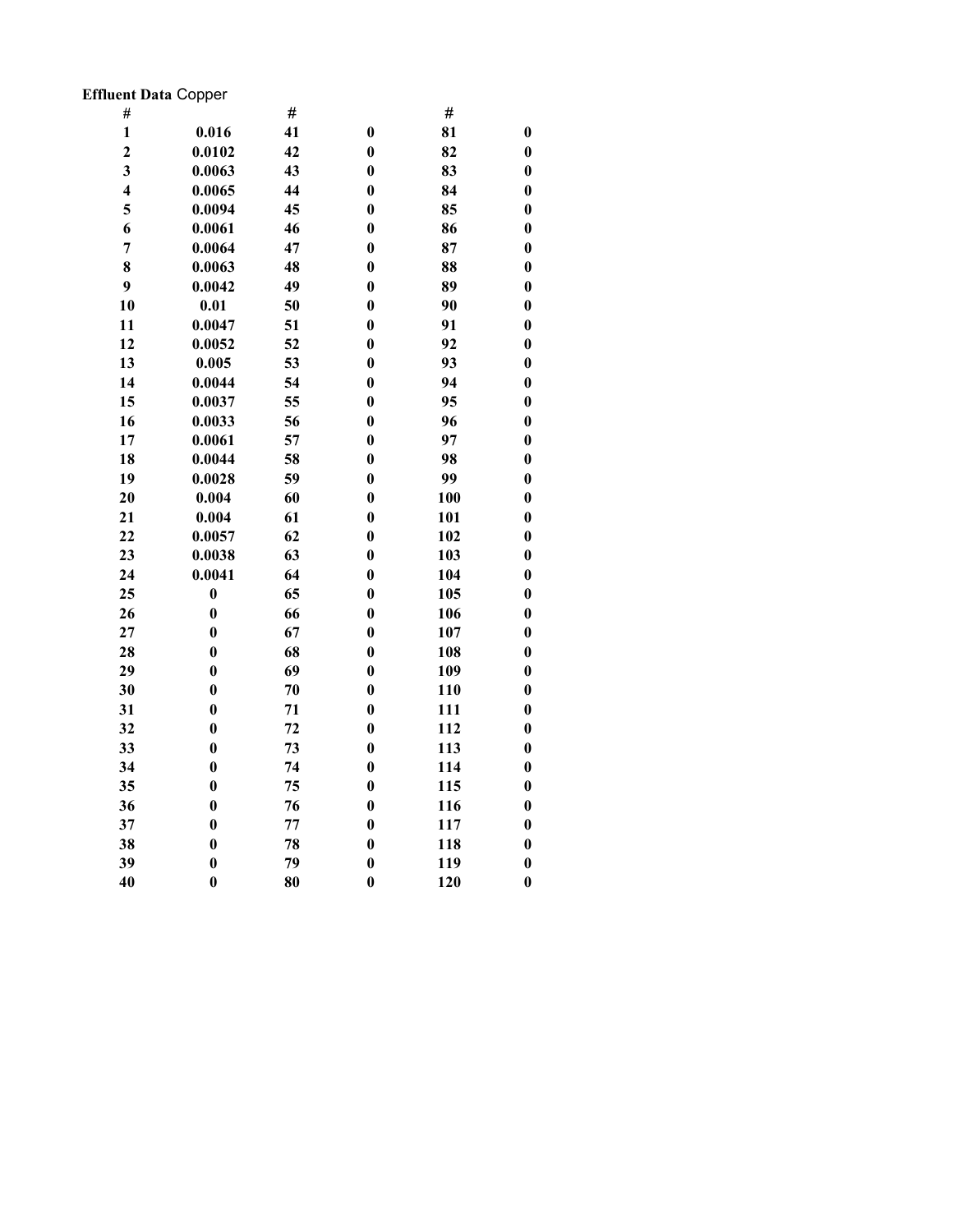|                                               | <b>RP Procedure Output</b> |        |          |
|-----------------------------------------------|----------------------------|--------|----------|
| <b>Facility Name:</b>                         | <b>Spanish Fork City</b>   |        |          |
| <b>Permit Number:</b>                         | UT0020109                  |        |          |
| <b>Outfall Number:</b>                        | 1                          |        |          |
| <b>Parameter</b>                              | Lead                       |        |          |
| <b>Distribution</b>                           | Lognormal                  |        |          |
| Data Units                                    | mg/L                       |        |          |
| <b>Reporting Limit</b>                        | 10                         |        |          |
| <b>Significant Figures</b>                    | 3                          |        |          |
| <b>Confidence Interval</b>                    | 99                         |        |          |
| <b>Maximum Reported Effluent Conc.</b>        |                            | 0.005  | mg/L     |
| <b>Coefficient of Variation (CV)</b>          | 0.607                      |        |          |
| <b>RP</b> Multiplier                          |                            | 2.18   |          |
| <b>Projected Maximum Effluent Conc. (MEC)</b> |                            | 0.0109 | mg/L     |
| <b>Acute Criterion</b>                        |                            | 0.668  | $\bf{0}$ |
| <b>Chronic Criterion</b>                      |                            | 0.028  | 0        |
| <b>Human Health Criterion</b>                 |                            | 0      | 0        |
| <b>RP</b> for Acute?                          | NO.                        |        |          |
| <b>RP</b> for Chronic?                        | NO.                        |        |          |
| <b>RP</b> for Human Health?                   | N/A                        |        |          |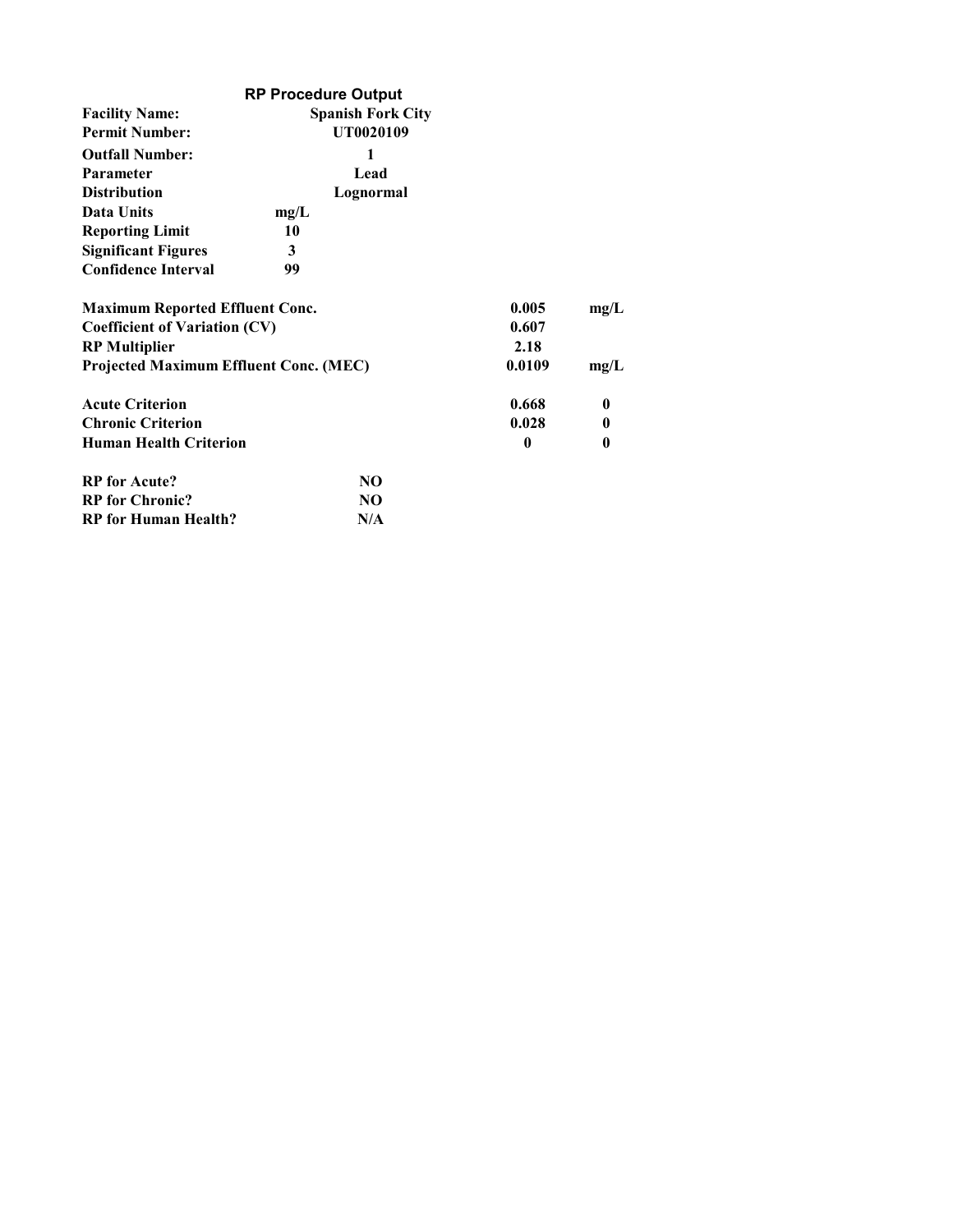### Effluent Data Lead

| #                       |                  | #  |                  | #   |                  |
|-------------------------|------------------|----|------------------|-----|------------------|
| $\mathbf{1}$            | 0.001            | 41 | $\bf{0}$         | 81  | $\boldsymbol{0}$ |
| $\overline{2}$          | 0.0009           | 42 | $\bf{0}$         | 82  | $\bf{0}$         |
| $\overline{\mathbf{3}}$ | 0.0002           | 43 | $\bf{0}$         | 83  | $\boldsymbol{0}$ |
| $\overline{\mathbf{4}}$ | 0.005            | 44 | $\bf{0}$         | 84  | $\bf{0}$         |
| 5                       | 0.0006           | 45 | $\boldsymbol{0}$ | 85  | $\boldsymbol{0}$ |
| 6                       | 0.0005           | 46 | $\bf{0}$         | 86  | $\bf{0}$         |
| $\overline{7}$          | 0.0005           | 47 | $\bf{0}$         | 87  | $\bf{0}$         |
| 8                       | 0.0006           | 48 | $\bf{0}$         | 88  | $\bf{0}$         |
| 9                       | 0.0007           | 49 | $\boldsymbol{0}$ | 89  | $\boldsymbol{0}$ |
| 10                      | 0.0012           | 50 | $\bf{0}$         | 90  | $\bf{0}$         |
| 11                      | 0.0005           | 51 | $\bf{0}$         | 91  | $\boldsymbol{0}$ |
| 12                      | 0.0008           | 52 | $\boldsymbol{0}$ | 92  | $\bf{0}$         |
| 13                      | 0.001            | 53 | $\bf{0}$         | 93  | $\bf{0}$         |
| 14                      | 0.0008           | 54 | $\bf{0}$         | 94  | $\bf{0}$         |
| 15                      | 0.0006           | 55 | $\bf{0}$         | 95  | $\bf{0}$         |
| 16                      | 0.0006           | 56 | $\bf{0}$         | 96  | $\bf{0}$         |
| 17                      | 0.0005           | 57 | $\bf{0}$         | 97  | $\bf{0}$         |
| 18                      | 0.0005           | 58 | $\bf{0}$         | 98  | $\bf{0}$         |
| 19                      | 0.0005           | 59 | $\bf{0}$         | 99  | $\bf{0}$         |
| 20                      | 0.0005           | 60 | $\bf{0}$         | 100 | $\bf{0}$         |
| 21                      | 0.0005           | 61 | $\boldsymbol{0}$ | 101 | $\boldsymbol{0}$ |
| 22                      | 0.0006           | 62 | $\bf{0}$         | 102 | $\bf{0}$         |
| 23                      | 0.0005           | 63 | $\bf{0}$         | 103 | $\boldsymbol{0}$ |
| 24                      | 0.0005           | 64 | $\bf{0}$         | 104 | $\bf{0}$         |
| 25                      | $\boldsymbol{0}$ | 65 | $\boldsymbol{0}$ | 105 | $\boldsymbol{0}$ |
| 26                      | $\bf{0}$         | 66 | $\bf{0}$         | 106 | $\bf{0}$         |
| 27                      | $\bf{0}$         | 67 | $\bf{0}$         | 107 | $\bf{0}$         |
| 28                      | $\bf{0}$         | 68 | $\bf{0}$         | 108 | $\boldsymbol{0}$ |
| 29                      | $\boldsymbol{0}$ | 69 | $\boldsymbol{0}$ | 109 | $\boldsymbol{0}$ |
| 30                      | $\bf{0}$         | 70 | $\bf{0}$         | 110 | $\bf{0}$         |
| 31                      | $\bf{0}$         | 71 | $\bf{0}$         | 111 | $\boldsymbol{0}$ |
| 32                      | $\bf{0}$         | 72 | $\boldsymbol{0}$ | 112 | $\boldsymbol{0}$ |
| 33                      | $\bf{0}$         | 73 | $\bf{0}$         | 113 | $\boldsymbol{0}$ |
| 34                      | $\bf{0}$         | 74 | $\bf{0}$         | 114 | $\bf{0}$         |
| 35                      | $\bf{0}$         | 75 | $\bf{0}$         | 115 | $\boldsymbol{0}$ |
| 36                      | $\bf{0}$         | 76 | $\bf{0}$         | 116 | $\boldsymbol{0}$ |
| 37                      | $\boldsymbol{0}$ | 77 | $\boldsymbol{0}$ | 117 | $\boldsymbol{0}$ |
| 38                      | $\bf{0}$         | 78 | $\bf{0}$         | 118 | $\bf{0}$         |
| 39                      | $\bf{0}$         | 79 | $\bf{0}$         | 119 | $\bf{0}$         |
| 40                      | $\bf{0}$         | 80 | $\bf{0}$         | 120 | $\bf{0}$         |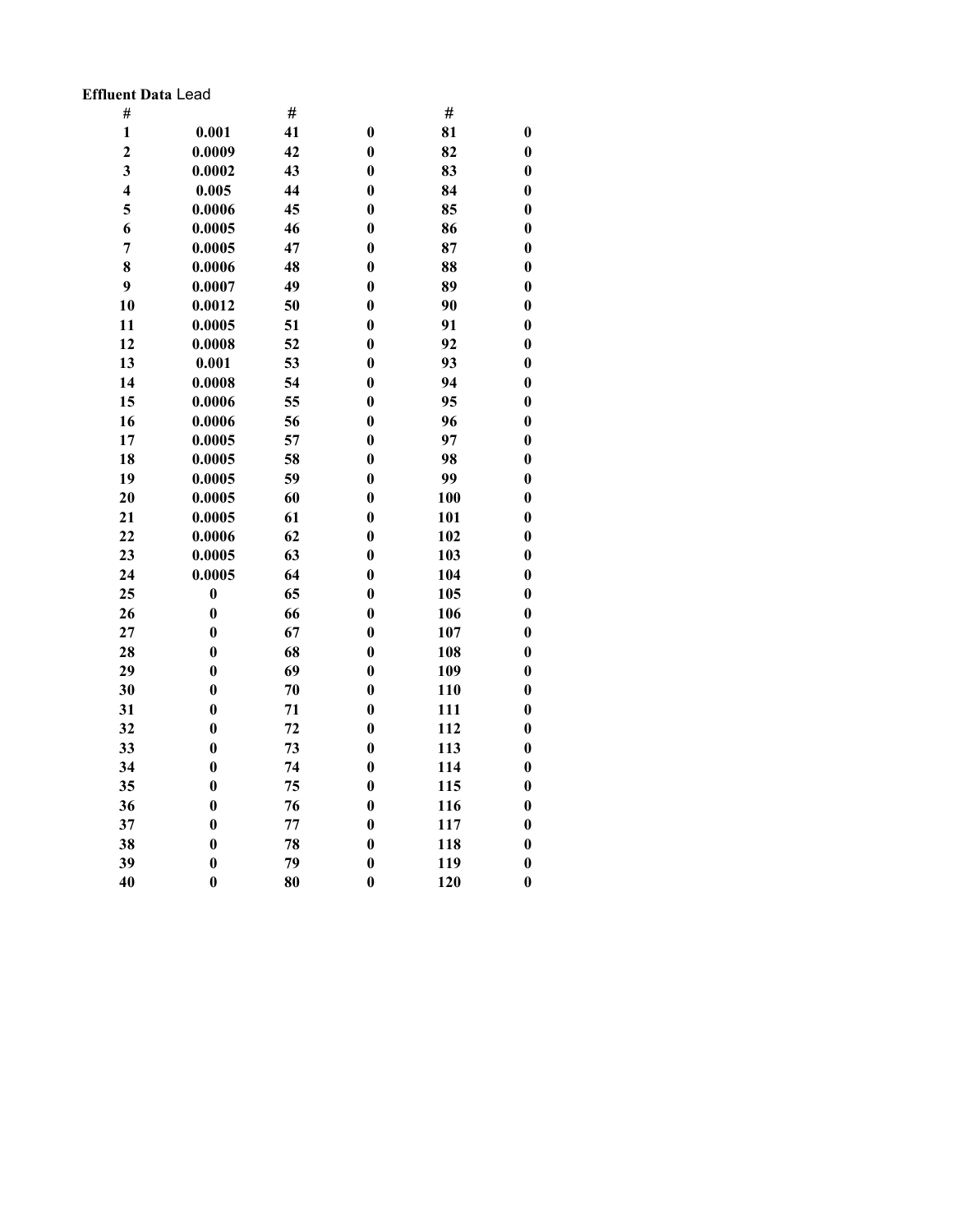|                                        | <b>RP Procedure Output</b> |                |              |      |
|----------------------------------------|----------------------------|----------------|--------------|------|
| <b>Facility Name:</b>                  | <b>Spanish Fork City</b>   |                |              |      |
| <b>Permit Number:</b>                  | UT0020109                  |                |              |      |
| <b>Outfall Number:</b>                 |                            | 1              |              |      |
| Parameter                              |                            | <b>Mercury</b> |              |      |
| <b>Distribution</b>                    |                            | Lognormal      |              |      |
| Data Units                             | ug/L                       |                |              |      |
| <b>Reporting Limit</b>                 | 10                         |                |              |      |
| <b>Significant Figures</b>             | 3                          |                |              |      |
| <b>Confidence Interval</b>             | 99                         |                |              |      |
| <b>Maximum Reported Effluent Conc.</b> |                            |                | 0.000005     | ug/L |
| <b>Coefficient of Variation (CV)</b>   |                            |                | 0.607        |      |
| <b>RP</b> Multiplier                   |                            |                | 2.18         |      |
| Projected Maximum Effluent Conc. (MEC) |                            |                | 0.0000109    | ug/L |
| <b>Acute Criterion</b>                 |                            |                | 4.2          | 0    |
| <b>Chronic Criterion</b>               |                            |                | 0.017        | 0    |
| <b>Human Health Criterion</b>          |                            |                | $\mathbf{0}$ | 0    |
| <b>RP</b> for Acute?                   |                            | NO.            |              |      |
| <b>RP</b> for Chronic?                 |                            | NO.            |              |      |
| <b>RP</b> for Human Health?            |                            | N/A            |              |      |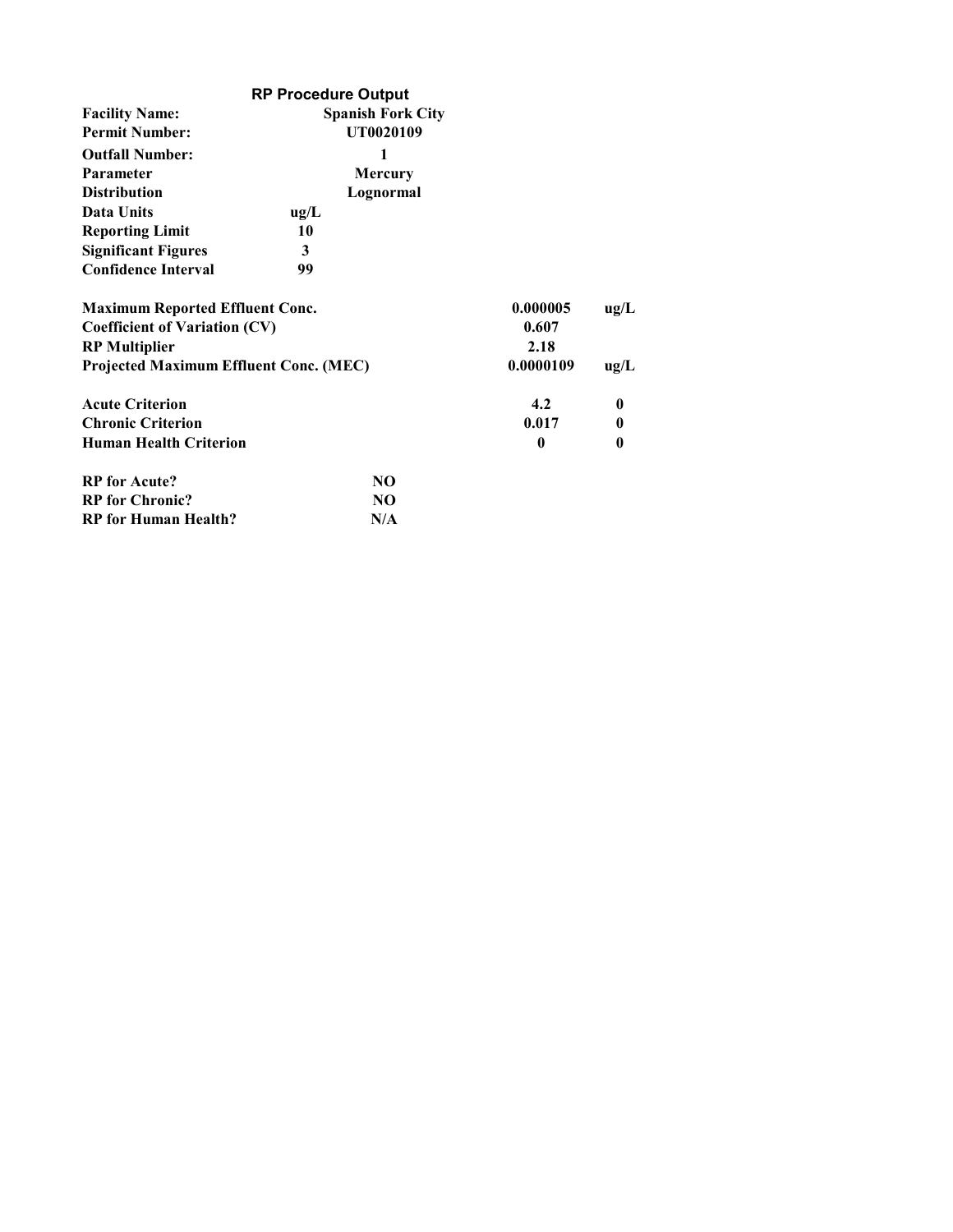# Effluent Data Mercury

| #                       |                  | #  |                  | #   |                  |
|-------------------------|------------------|----|------------------|-----|------------------|
| $\mathbf{1}$            | 0.000001         | 41 | $\bf{0}$         | 81  | $\bf{0}$         |
| $\overline{2}$          | 0.0000009        | 42 | $\bf{0}$         | 82  | $\bf{0}$         |
| $\overline{\mathbf{3}}$ | 0.0000002        | 43 | $\boldsymbol{0}$ | 83  | $\bf{0}$         |
| $\overline{\mathbf{4}}$ | 0.000005         | 44 | $\bf{0}$         | 84  | $\bf{0}$         |
| 5                       | 0.0000006        | 45 | $\boldsymbol{0}$ | 85  | $\bf{0}$         |
| 6                       | 0.0000005        | 46 | $\bf{0}$         | 86  | $\bf{0}$         |
| $\overline{7}$          | 0.0000005        | 47 | $\bf{0}$         | 87  | $\bf{0}$         |
| 8                       | 0.0000006        | 48 | $\bf{0}$         | 88  | $\bf{0}$         |
| 9                       | 0.0000007        | 49 | $\bf{0}$         | 89  | $\boldsymbol{0}$ |
| 10                      | 0.0000012        | 50 | $\boldsymbol{0}$ | 90  | $\bf{0}$         |
| 11                      | 0.0000005        | 51 | $\boldsymbol{0}$ | 91  | $\bf{0}$         |
| 12                      | 0.0000008        | 52 | $\bf{0}$         | 92  | $\bf{0}$         |
| 13                      | 0.000001         | 53 | $\bf{0}$         | 93  | $\bf{0}$         |
| 14                      | 0.0000008        | 54 | $\bf{0}$         | 94  | $\bf{0}$         |
| 15                      | 0.0000006        | 55 | $\boldsymbol{0}$ | 95  | $\bf{0}$         |
| 16                      | 0.0000006        | 56 | $\bf{0}$         | 96  | $\bf{0}$         |
| 17                      | 0.0000005        | 57 | $\boldsymbol{0}$ | 97  | $\bf{0}$         |
| 18                      | 0.0000005        | 58 | $\boldsymbol{0}$ | 98  | $\bf{0}$         |
| 19                      | 0.0000005        | 59 | $\boldsymbol{0}$ | 99  | $\bf{0}$         |
| 20                      | 0.0000005        | 60 | $\bf{0}$         | 100 | $\bf{0}$         |
| 21                      | 0.0000005        | 61 | $\boldsymbol{0}$ | 101 | $\bf{0}$         |
| 22                      | 0.0000006        | 62 | $\boldsymbol{0}$ | 102 | $\bf{0}$         |
| 23                      | 0.0000005        | 63 | $\boldsymbol{0}$ | 103 | $\bf{0}$         |
| 24                      | 0.0000005        | 64 | $\bf{0}$         | 104 | $\bf{0}$         |
| 25                      | $\boldsymbol{0}$ | 65 | $\bf{0}$         | 105 | $\bf{0}$         |
| 26                      | $\bf{0}$         | 66 | $\boldsymbol{0}$ | 106 | $\bf{0}$         |
| 27                      | $\bf{0}$         | 67 | $\boldsymbol{0}$ | 107 | $\bf{0}$         |
| 28                      | $\bf{0}$         | 68 | $\bf{0}$         | 108 | $\bf{0}$         |
| 29                      | $\bf{0}$         | 69 | $\bf{0}$         | 109 | $\boldsymbol{0}$ |
| 30                      | $\bf{0}$         | 70 | $\bf{0}$         | 110 | $\bf{0}$         |
| 31                      | $\bf{0}$         | 71 | $\boldsymbol{0}$ | 111 | $\bf{0}$         |
| 32                      | $\bf{0}$         | 72 | $\bf{0}$         | 112 | $\bf{0}$         |
| 33                      | $\bf{0}$         | 73 | $\boldsymbol{0}$ | 113 | $\bf{0}$         |
| 34                      | $\bf{0}$         | 74 | $\bf{0}$         | 114 | $\bf{0}$         |
| 35                      | $\bf{0}$         | 75 | $\bf{0}$         | 115 | $\bf{0}$         |
| 36                      | $\bf{0}$         | 76 | $\bf{0}$         | 116 | $\bf{0}$         |
| 37                      | $\bf{0}$         | 77 | $\bf{0}$         | 117 | $\bf{0}$         |
| 38                      | $\bf{0}$         | 78 | $\boldsymbol{0}$ | 118 | $\bf{0}$         |
| 39                      | $\bf{0}$         | 79 | $\bf{0}$         | 119 | $\bf{0}$         |
| 40                      | $\bf{0}$         | 80 | $\bf{0}$         | 120 | $\bf{0}$         |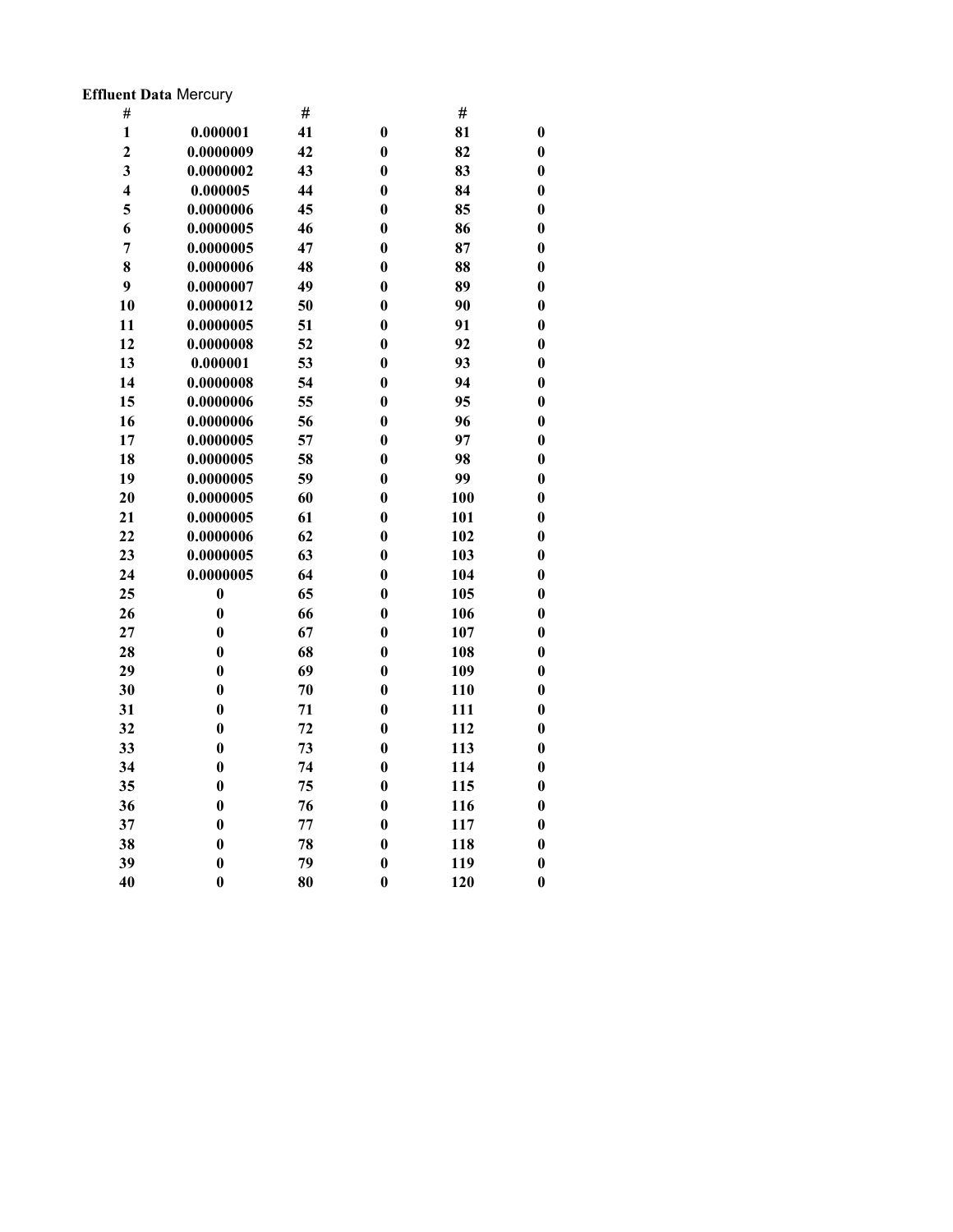|                                               | <b>RP Procedure Output</b> |        |              |
|-----------------------------------------------|----------------------------|--------|--------------|
| <b>Facility Name:</b>                         | <b>Spanish Fork City</b>   |        |              |
| <b>Permit Number:</b>                         | UT0020109                  |        |              |
| <b>Outfall Number:</b>                        | 1                          |        |              |
| <b>Parameter</b>                              | <b>Nickel</b>              |        |              |
| <b>Distribution</b>                           | Lognormal                  |        |              |
| Data Units                                    | mg/L                       |        |              |
| <b>Reporting Limit</b>                        | 10                         |        |              |
| <b>Significant Figures</b>                    | 3                          |        |              |
| <b>Confidence Interval</b>                    | 95                         |        |              |
| <b>Maximum Reported Effluent Conc.</b>        |                            | 0.009  | mg/L         |
| <b>Coefficient of Variation (CV)</b>          | 0.557                      |        |              |
| <b>RP</b> Multiplier                          |                            | 1.27   |              |
| <b>Projected Maximum Effluent Conc. (MEC)</b> |                            | 0.0114 | mg/L         |
| <b>Acute Criterion</b>                        |                            | 2.281  | $\bf{0}$     |
| <b>Chronic Criterion</b>                      |                            | 0.277  | $\mathbf{0}$ |
| <b>Human Health Criterion</b>                 |                            | 610    | 0            |
| <b>RP</b> for Acute?                          | NO.                        |        |              |
| <b>RP</b> for Chronic?                        | NO.                        |        |              |
| <b>RP</b> for Human Health?                   | NO                         |        |              |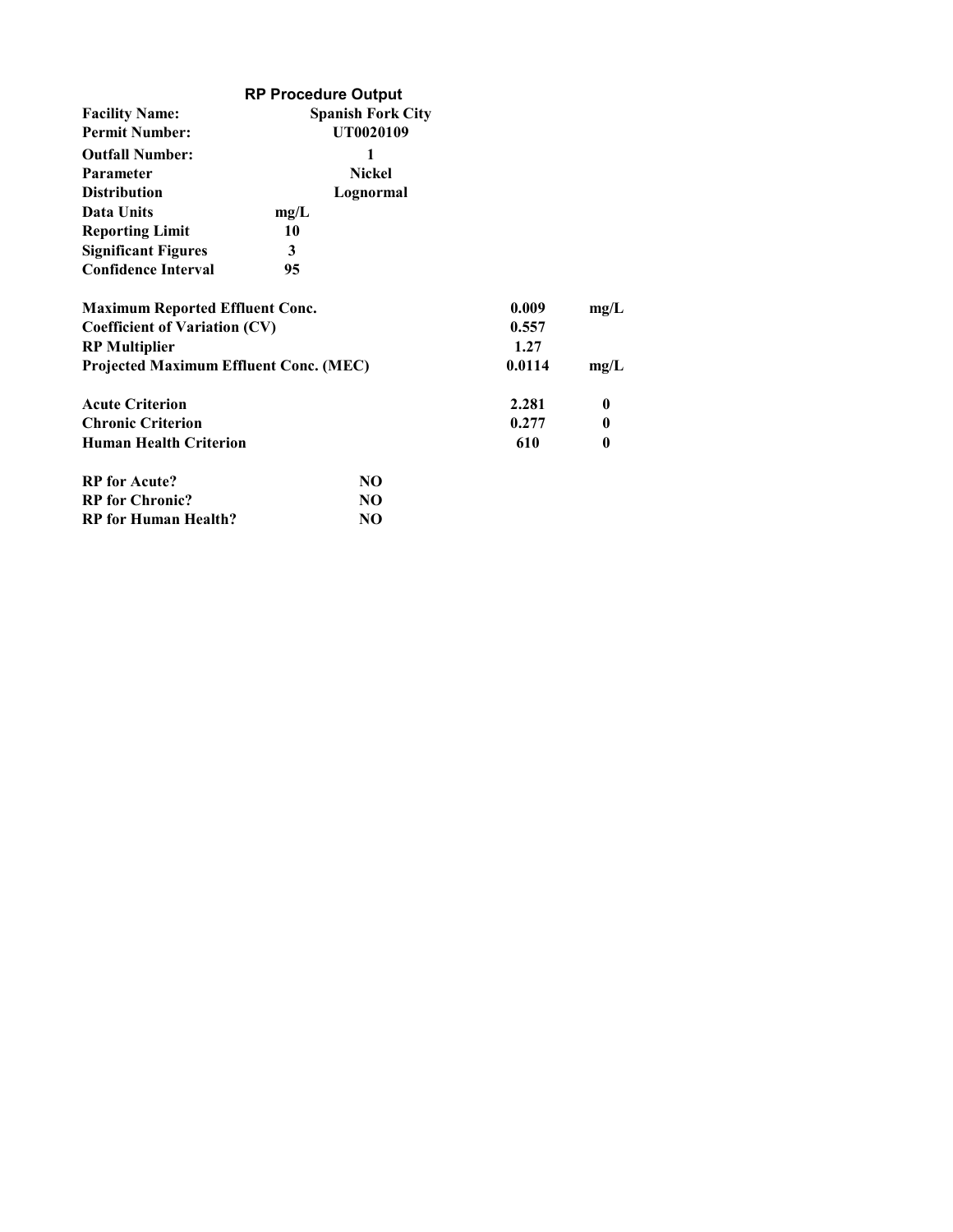### Effluent Data Nickel

| #                       |                  | #  |                  | #   |                  |
|-------------------------|------------------|----|------------------|-----|------------------|
| $\mathbf{1}$            | 0.0027           | 41 | $\bf{0}$         | 81  | $\boldsymbol{0}$ |
| $\overline{2}$          | 0.00371          | 42 | $\bf{0}$         | 82  | $\bf{0}$         |
| $\overline{\mathbf{3}}$ | 0.0078           | 43 | $\bf{0}$         | 83  | $\bf{0}$         |
| $\overline{\mathbf{4}}$ | 0.0062           | 44 | $\bf{0}$         | 84  | $\bf{0}$         |
| 5                       | 0.0075           | 45 | $\bf{0}$         | 85  | $\boldsymbol{0}$ |
| 6                       | 0.0063           | 46 | $\bf{0}$         | 86  | $\bf{0}$         |
| $\overline{7}$          | 0.009            | 47 | $\bf{0}$         | 87  | $\bf{0}$         |
| 8                       | 0.0043           | 48 | $\bf{0}$         | 88  | $\boldsymbol{0}$ |
| 9                       | 0.0064           | 49 | $\boldsymbol{0}$ | 89  | $\boldsymbol{0}$ |
| 10                      | 0.0059           | 50 | $\bf{0}$         | 90  | $\bf{0}$         |
| 11                      | 0.0059           | 51 | $\bf{0}$         | 91  | $\bf{0}$         |
| 12                      | 0.0051           | 52 | $\boldsymbol{0}$ | 92  | $\boldsymbol{0}$ |
| 13                      | 0.0046           | 53 | $\bf{0}$         | 93  | $\boldsymbol{0}$ |
| 14                      | 0.0048           | 54 | $\bf{0}$         | 94  | $\bf{0}$         |
| 15                      | 0.0049           | 55 | $\bf{0}$         | 95  | $\bf{0}$         |
| 16                      | 0.0046           | 56 | $\bf{0}$         | 96  | $\bf{0}$         |
| 17                      | 0.003            | 57 | $\bf{0}$         | 97  | $\boldsymbol{0}$ |
| 18                      | 0.0033           | 58 | $\bf{0}$         | 98  | $\bf{0}$         |
| 19                      | 0.0052           | 59 | $\bf{0}$         | 99  | $\bf{0}$         |
| 20                      | 0.004            | 60 | $\bf{0}$         | 100 | $\boldsymbol{0}$ |
| 21                      | 0.0014           | 61 | $\bf{0}$         | 101 | $\boldsymbol{0}$ |
| 22                      | 0.0017           | 62 | $\bf{0}$         | 102 | $\bf{0}$         |
| 23                      | 0.0016           | 63 | $\bf{0}$         | 103 | $\bf{0}$         |
| 24                      | 0.0018           | 64 | $\bf{0}$         | 104 | $\boldsymbol{0}$ |
| 25                      | $\boldsymbol{0}$ | 65 | $\boldsymbol{0}$ | 105 | $\boldsymbol{0}$ |
| 26                      | $\bf{0}$         | 66 | $\bf{0}$         | 106 | $\bf{0}$         |
| 27                      | $\boldsymbol{0}$ | 67 | $\bf{0}$         | 107 | $\bf{0}$         |
| 28                      | $\bf{0}$         | 68 | $\bf{0}$         | 108 | $\boldsymbol{0}$ |
| 29                      | $\bf{0}$         | 69 | $\boldsymbol{0}$ | 109 | $\boldsymbol{0}$ |
| 30                      | $\bf{0}$         | 70 | $\bf{0}$         | 110 | $\bf{0}$         |
| 31                      | $\boldsymbol{0}$ | 71 | $\bf{0}$         | 111 | $\boldsymbol{0}$ |
| 32                      | $\bf{0}$         | 72 | $\boldsymbol{0}$ | 112 | $\boldsymbol{0}$ |
| 33                      | $\boldsymbol{0}$ | 73 | $\bf{0}$         | 113 | $\boldsymbol{0}$ |
| 34                      | $\boldsymbol{0}$ | 74 | $\bf{0}$         | 114 | $\bf{0}$         |
| 35                      | $\boldsymbol{0}$ | 75 | $\bf{0}$         | 115 | $\boldsymbol{0}$ |
| 36                      | $\bf{0}$         | 76 | $\bf{0}$         | 116 | $\bf{0}$         |
| 37                      | $\boldsymbol{0}$ | 77 | $\boldsymbol{0}$ | 117 | $\bf{0}$         |
| 38                      | $\boldsymbol{0}$ | 78 | $\bf{0}$         | 118 | $\bf{0}$         |
| 39                      | $\boldsymbol{0}$ | 79 | $\boldsymbol{0}$ | 119 | $\bf{0}$         |
| 40                      | $\bf{0}$         | 80 | $\bf{0}$         | 120 | $\bf{0}$         |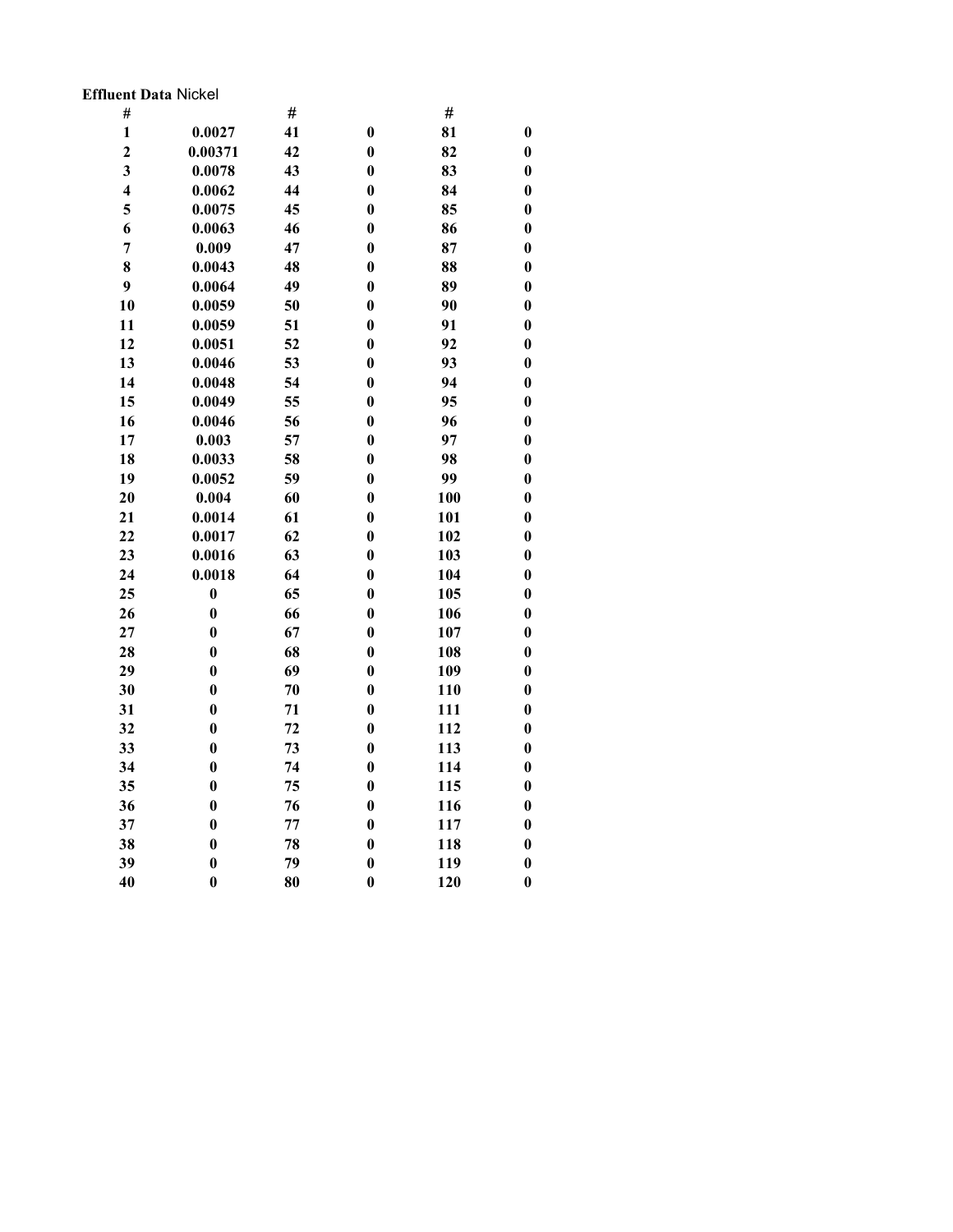|                                               | <b>RP Procedure Output</b> |         |              |
|-----------------------------------------------|----------------------------|---------|--------------|
| <b>Facility Name:</b>                         | <b>Spanish Fork City</b>   |         |              |
| <b>Permit Number:</b>                         | UT0020109                  |         |              |
| <b>Outfall Number:</b>                        | 1                          |         |              |
| <b>Parameter</b>                              | <b>Selenium</b>            |         |              |
| <b>Distribution</b>                           | Lognormal                  |         |              |
| Data Units                                    | mg/L                       |         |              |
| <b>Reporting Limit</b>                        | 10                         |         |              |
| <b>Significant Figures</b>                    | 3                          |         |              |
| <b>Confidence Interval</b>                    | 95                         |         |              |
| <b>Maximum Reported Effluent Conc.</b>        |                            | 0.0031  | mg/L         |
| <b>Coefficient of Variation (CV)</b>          | 0.302                      |         |              |
| <b>RP</b> Multiplier                          |                            | 1.14    |              |
| <b>Projected Maximum Effluent Conc. (MEC)</b> |                            | 0.00355 | mg/L         |
| <b>Acute Criterion</b>                        |                            | 0.031   | $\mathbf{0}$ |
| <b>Chronic Criterion</b>                      |                            | 0.0076  | $\mathbf{0}$ |
| <b>Human Health Criterion</b>                 |                            | 170     | 0            |
| <b>RP</b> for Acute?                          | NO.                        |         |              |
| <b>RP</b> for Chronic?                        | NO.                        |         |              |
| <b>RP</b> for Human Health?                   | NO                         |         |              |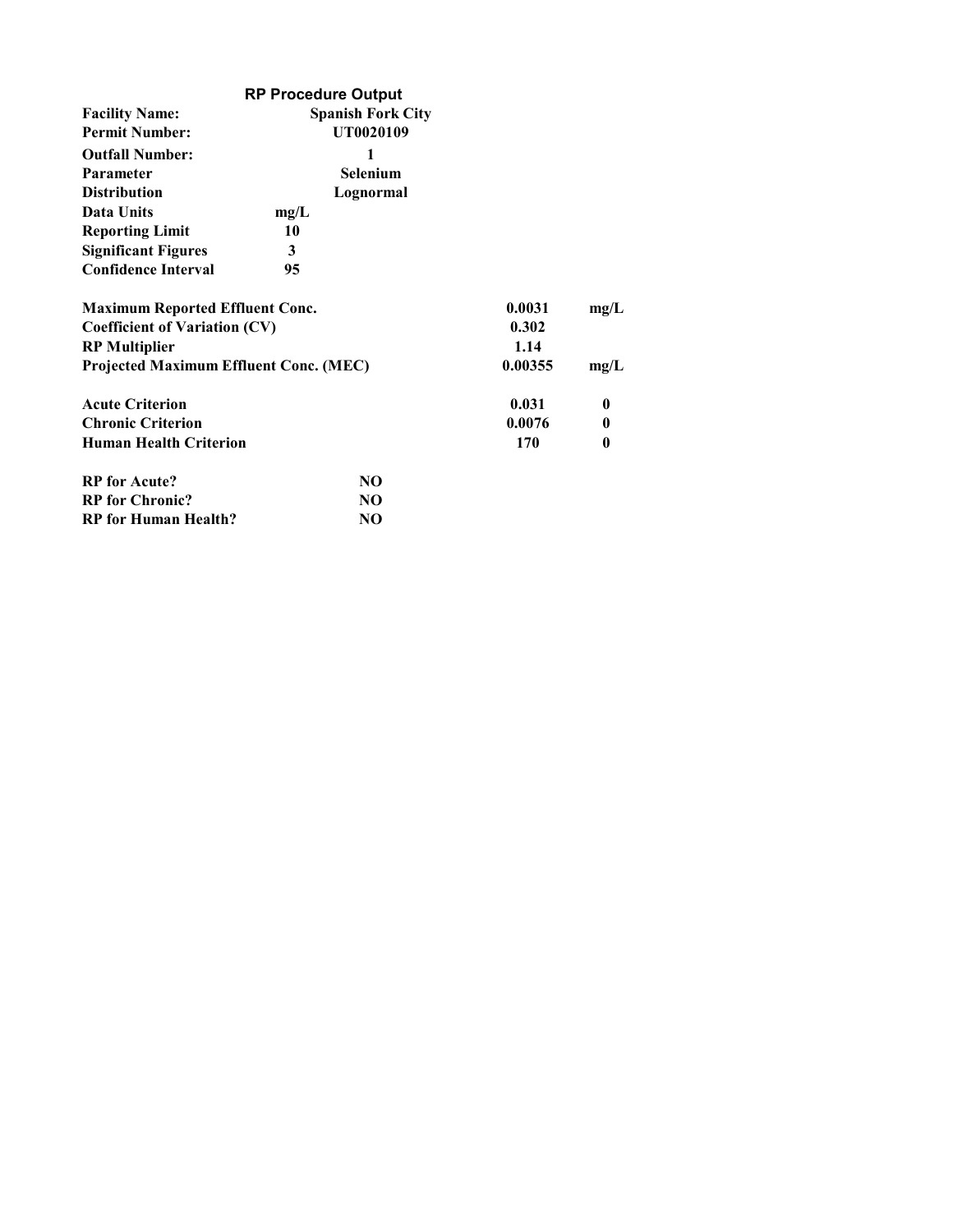### Effluent Data Selenium

| #                       |                  | #  |                  | $\#$ |                  |
|-------------------------|------------------|----|------------------|------|------------------|
| $\mathbf{1}$            | 0.002            | 41 | $\bf{0}$         | 81   | $\boldsymbol{0}$ |
| $\overline{2}$          | 0.003            | 42 | $\bf{0}$         | 82   | $\bf{0}$         |
| $\overline{\mathbf{3}}$ | 0.0031           | 43 | $\bf{0}$         | 83   | $\boldsymbol{0}$ |
| $\overline{\mathbf{4}}$ | 0.0023           | 44 | $\bf{0}$         | 84   | $\boldsymbol{0}$ |
| 5                       | 0.0026           | 45 | $\boldsymbol{0}$ | 85   | $\boldsymbol{0}$ |
| 6                       | 0.0031           | 46 | $\bf{0}$         | 86   | $\bf{0}$         |
| $\overline{7}$          | 0.002            | 47 | $\bf{0}$         | 87   | $\bf{0}$         |
| 8                       | 0.0022           | 48 | $\bf{0}$         | 88   | $\boldsymbol{0}$ |
| 9                       | 0.003            | 49 | $\boldsymbol{0}$ | 89   | $\boldsymbol{0}$ |
| 10                      | 0.0031           | 50 | $\bf{0}$         | 90   | $\bf{0}$         |
| 11                      | 0.0026           | 51 | $\bf{0}$         | 91   | $\boldsymbol{0}$ |
| 12                      | 0.0023           | 52 | $\boldsymbol{0}$ | 92   | $\boldsymbol{0}$ |
| 13                      | 0.0025           | 53 | $\bf{0}$         | 93   | $\boldsymbol{0}$ |
| 14                      | 0.0022           | 54 | $\bf{0}$         | 94   | $\bf{0}$         |
| 15                      | 0.0021           | 55 | $\bf{0}$         | 95   | $\boldsymbol{0}$ |
| 16                      | 0.0023           | 56 | $\bf{0}$         | 96   | $\boldsymbol{0}$ |
| 17                      | 0.0026           | 57 | $\bf{0}$         | 97   | $\boldsymbol{0}$ |
| 18                      | 0.0025           | 58 | $\bf{0}$         | 98   | $\bf{0}$         |
| 19                      | 0.0022           | 59 | $\bf{0}$         | 99   | $\bf{0}$         |
| 20                      | 0.002            | 60 | $\bf{0}$         | 100  | $\boldsymbol{0}$ |
| 21                      | 0.0011           | 61 | $\boldsymbol{0}$ | 101  | $\boldsymbol{0}$ |
| 22                      | 0.0017           | 62 | $\bf{0}$         | 102  | $\bf{0}$         |
| 23                      | 0.0013           | 63 | $\bf{0}$         | 103  | $\boldsymbol{0}$ |
| 24                      | 0.0011           | 64 | $\bf{0}$         | 104  | $\boldsymbol{0}$ |
| 25                      | $\boldsymbol{0}$ | 65 | $\bf{0}$         | 105  | $\boldsymbol{0}$ |
| 26                      | $\bf{0}$         | 66 | $\bf{0}$         | 106  | $\bf{0}$         |
| 27                      | $\bf{0}$         | 67 | $\bf{0}$         | 107  | $\boldsymbol{0}$ |
| 28                      | $\bf{0}$         | 68 | $\bf{0}$         | 108  | $\boldsymbol{0}$ |
| 29                      | $\boldsymbol{0}$ | 69 | $\boldsymbol{0}$ | 109  | $\boldsymbol{0}$ |
| 30                      | $\bf{0}$         | 70 | $\bf{0}$         | 110  | $\bf{0}$         |
| 31                      | $\bf{0}$         | 71 | $\bf{0}$         | 111  | $\boldsymbol{0}$ |
| 32                      | $\boldsymbol{0}$ | 72 | $\bf{0}$         | 112  | $\boldsymbol{0}$ |
| 33                      | $\bf{0}$         | 73 | $\bf{0}$         | 113  | $\boldsymbol{0}$ |
| 34                      | $\bf{0}$         | 74 | $\bf{0}$         | 114  | $\bf{0}$         |
| 35                      | $\bf{0}$         | 75 | $\bf{0}$         | 115  | $\boldsymbol{0}$ |
| 36                      | $\bf{0}$         | 76 | $\bf{0}$         | 116  | $\boldsymbol{0}$ |
| 37                      | $\boldsymbol{0}$ | 77 | $\boldsymbol{0}$ | 117  | $\boldsymbol{0}$ |
| 38                      | $\bf{0}$         | 78 | $\bf{0}$         | 118  | $\boldsymbol{0}$ |
| 39                      | $\bf{0}$         | 79 | $\boldsymbol{0}$ | 119  | $\bf{0}$         |
| 40                      | $\bf{0}$         | 80 | $\bf{0}$         | 120  | $\bf{0}$         |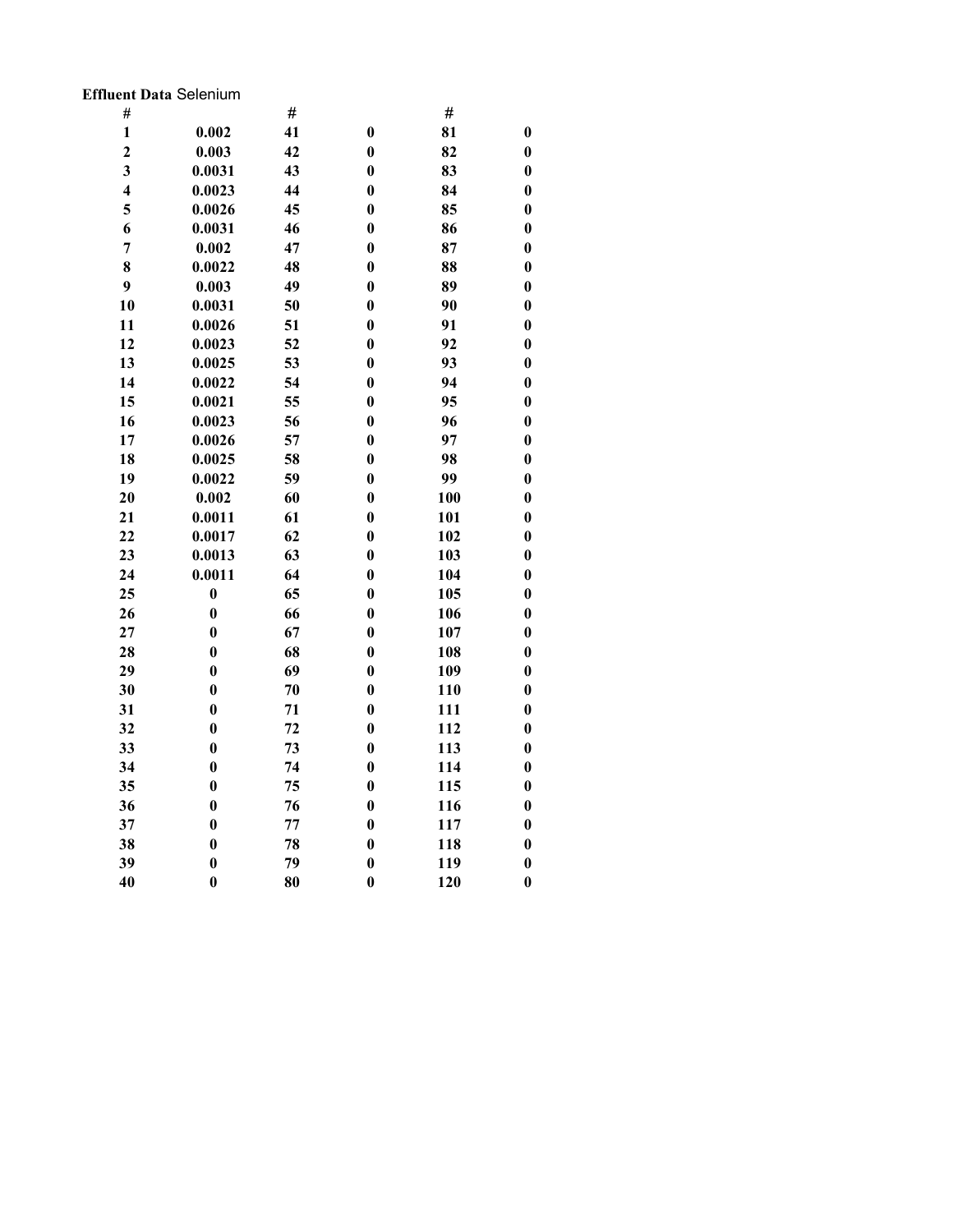|                                        | <b>RP Procedure Output</b> |          |          |
|----------------------------------------|----------------------------|----------|----------|
| <b>Facility Name:</b>                  | <b>Spanish Fork City</b>   |          |          |
| <b>Permit Number:</b>                  | UT0020109                  |          |          |
| <b>Outfall Number:</b>                 | 1                          |          |          |
| <b>Parameter</b>                       | <b>Silver</b>              |          |          |
| <b>Distribution</b>                    | Lognormal                  |          |          |
| Data Units                             | mg/L                       |          |          |
| <b>Reporting Limit</b>                 | 10                         |          |          |
| <b>Significant Figures</b>             | 3                          |          |          |
| <b>Confidence Interval</b>             | 95                         |          |          |
| <b>Maximum Reported Effluent Conc.</b> |                            | 0.0005   | mg/L     |
| <b>Coefficient of Variation (CV)</b>   |                            | 0.142    |          |
| <b>RP</b> Multiplier                   |                            | 1.07     |          |
| Projected Maximum Effluent Conc. (MEC) |                            | 0.000533 | mg/L     |
| <b>Acute Criterion</b>                 |                            | 0.053    | $\bf{0}$ |
| <b>Chronic Criterion</b>               |                            |          | $\bf{0}$ |
| <b>Human Health Criterion</b>          |                            | 0        | 0        |
| <b>RP</b> for Acute?                   | NO.                        |          |          |
| <b>RP</b> for Chronic?                 | NO.                        |          |          |
| <b>RP</b> for Human Health?            | N/A                        |          |          |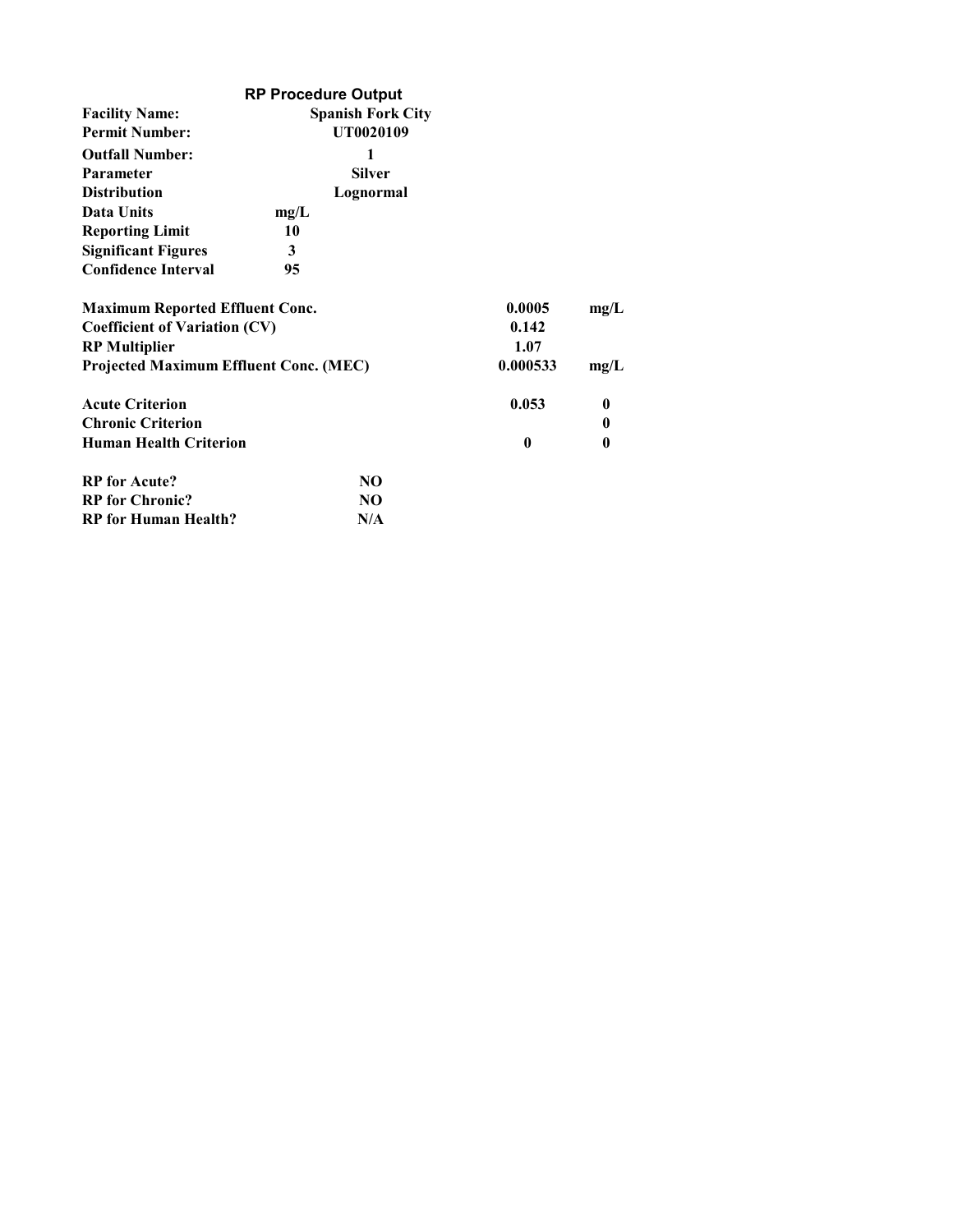### Effluent Data Silver

| $\#$                    |                  | #  |                  | #   |                  |
|-------------------------|------------------|----|------------------|-----|------------------|
| $\mathbf{1}$            | 0.0005           | 41 | $\bf{0}$         | 81  | $\boldsymbol{0}$ |
| $\overline{2}$          | 0.00025          | 42 | $\bf{0}$         | 82  | $\bf{0}$         |
| $\overline{\mathbf{3}}$ | 0.0005           | 43 | $\bf{0}$         | 83  | $\bf{0}$         |
| $\overline{\mathbf{4}}$ | 0.0005           | 44 | $\bf{0}$         | 84  | $\boldsymbol{0}$ |
| 5                       | 0.0005           | 45 | $\bf{0}$         | 85  | $\boldsymbol{0}$ |
| 6                       | 0.0005           | 46 | $\bf{0}$         | 86  | $\boldsymbol{0}$ |
| $\overline{7}$          | 0.0005           | 47 | $\bf{0}$         | 87  | $\bf{0}$         |
| 8                       | 0.0005           | 48 | $\bf{0}$         | 88  | $\bf{0}$         |
| 9                       | 0.0005           | 49 | $\boldsymbol{0}$ | 89  | $\boldsymbol{0}$ |
| 10                      | 0.0005           | 50 | $\bf{0}$         | 90  | $\bf{0}$         |
| 11                      | 0.0005           | 51 | $\bf{0}$         | 91  | $\boldsymbol{0}$ |
| 12                      | 0.0005           | 52 | $\bf{0}$         | 92  | $\bf{0}$         |
| 13                      | 0.0005           | 53 | $\bf{0}$         | 93  | $\bf{0}$         |
| 14                      | 0.0005           | 54 | $\bf{0}$         | 94  | $\bf{0}$         |
| 15                      | 0.0005           | 55 | $\bf{0}$         | 95  | $\boldsymbol{0}$ |
| 16                      | 0.0005           | 56 | $\bf{0}$         | 96  | $\boldsymbol{0}$ |
| 17                      | 0.0005           | 57 | $\bf{0}$         | 97  | $\boldsymbol{0}$ |
| 18                      | 0.0005           | 58 | $\bf{0}$         | 98  | $\boldsymbol{0}$ |
| 19                      | 0.0005           | 59 | $\bf{0}$         | 99  | $\boldsymbol{0}$ |
| 20                      | 0.0005           | 60 | $\bf{0}$         | 100 | $\boldsymbol{0}$ |
| 21                      | 0.0005           | 61 | $\bf{0}$         | 101 | $\boldsymbol{0}$ |
| 22                      | 0.0005           | 62 | $\bf{0}$         | 102 | $\bf{0}$         |
| 23                      | 0.0005           | 63 | $\bf{0}$         | 103 | $\boldsymbol{0}$ |
| 24                      | 0.0005           | 64 | $\bf{0}$         | 104 | $\boldsymbol{0}$ |
| 25                      | $\boldsymbol{0}$ | 65 | $\bf{0}$         | 105 | $\boldsymbol{0}$ |
| 26                      | $\bf{0}$         | 66 | $\bf{0}$         | 106 | $\bf{0}$         |
| 27                      | $\bf{0}$         | 67 | $\bf{0}$         | 107 | $\boldsymbol{0}$ |
| 28                      | $\boldsymbol{0}$ | 68 | $\bf{0}$         | 108 | $\boldsymbol{0}$ |
| 29                      | $\boldsymbol{0}$ | 69 | $\bf{0}$         | 109 | $\boldsymbol{0}$ |
| 30                      | $\bf{0}$         | 70 | $\bf{0}$         | 110 | $\bf{0}$         |
| 31                      | $\bf{0}$         | 71 | $\bf{0}$         | 111 | $\boldsymbol{0}$ |
| 32                      | $\boldsymbol{0}$ | 72 | $\bf{0}$         | 112 | $\boldsymbol{0}$ |
| 33                      | $\bf{0}$         | 73 | $\bf{0}$         | 113 | $\boldsymbol{0}$ |
| 34                      | $\bf{0}$         | 74 | $\bf{0}$         | 114 | $\bf{0}$         |
| 35                      | $\bf{0}$         | 75 | $\bf{0}$         | 115 | $\boldsymbol{0}$ |
| 36                      | $\bf{0}$         | 76 | $\bf{0}$         | 116 | $\boldsymbol{0}$ |
| 37                      | $\boldsymbol{0}$ | 77 | $\boldsymbol{0}$ | 117 | $\boldsymbol{0}$ |
| 38                      | $\bf{0}$         | 78 | $\boldsymbol{0}$ | 118 | $\boldsymbol{0}$ |
| 39                      | $\bf{0}$         | 79 | $\boldsymbol{0}$ | 119 | $\boldsymbol{0}$ |
| 40                      | $\bf{0}$         | 80 | $\bf{0}$         | 120 | $\bf{0}$         |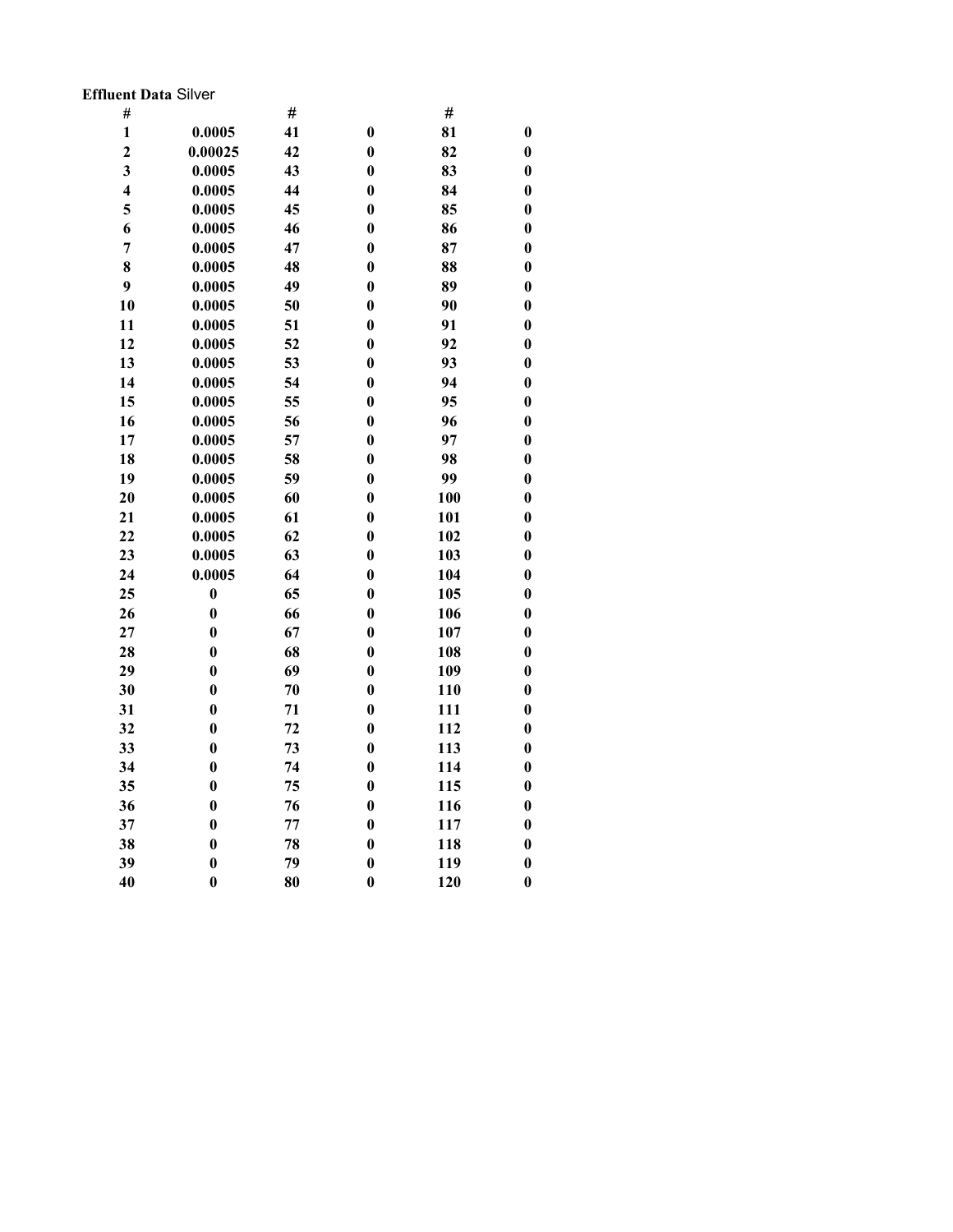|                                               | <b>RP Procedure Output</b> |       |              |
|-----------------------------------------------|----------------------------|-------|--------------|
| <b>Facility Name:</b>                         | <b>Spanish Fork City</b>   |       |              |
| <b>Permit Number:</b>                         | UT0020109                  |       |              |
| <b>Outfall Number:</b>                        | 1                          |       |              |
| <b>Parameter</b>                              | Zinc                       |       |              |
| <b>Distribution</b>                           | Lognormal                  |       |              |
| Data Units                                    | mg/L                       |       |              |
| <b>Reporting Limit</b>                        | 10                         |       |              |
| <b>Significant Figures</b>                    | 3                          |       |              |
| <b>Confidence Interval</b>                    | 95                         |       |              |
| <b>Maximum Reported Effluent Conc.</b>        |                            | 0.4   | mg/L         |
| <b>Coefficient of Variation (CV)</b>          | 0.885                      |       |              |
| <b>RP</b> Multiplier                          |                            | 1.42  |              |
| <b>Projected Maximum Effluent Conc. (MEC)</b> |                            | 0.566 | mg/L         |
| <b>Acute Criterion</b>                        |                            | 0.578 | $\bf{0}$     |
| <b>Chronic Criterion</b>                      |                            | 0.635 | $\mathbf{0}$ |
| <b>Human Health Criterion</b>                 |                            | 7400  | 0            |
| <b>RP</b> for Acute?                          | NO.                        |       |              |
| <b>RP</b> for Chronic?                        | NO.                        |       |              |
| <b>RP</b> for Human Health?                   | NO                         |       |              |